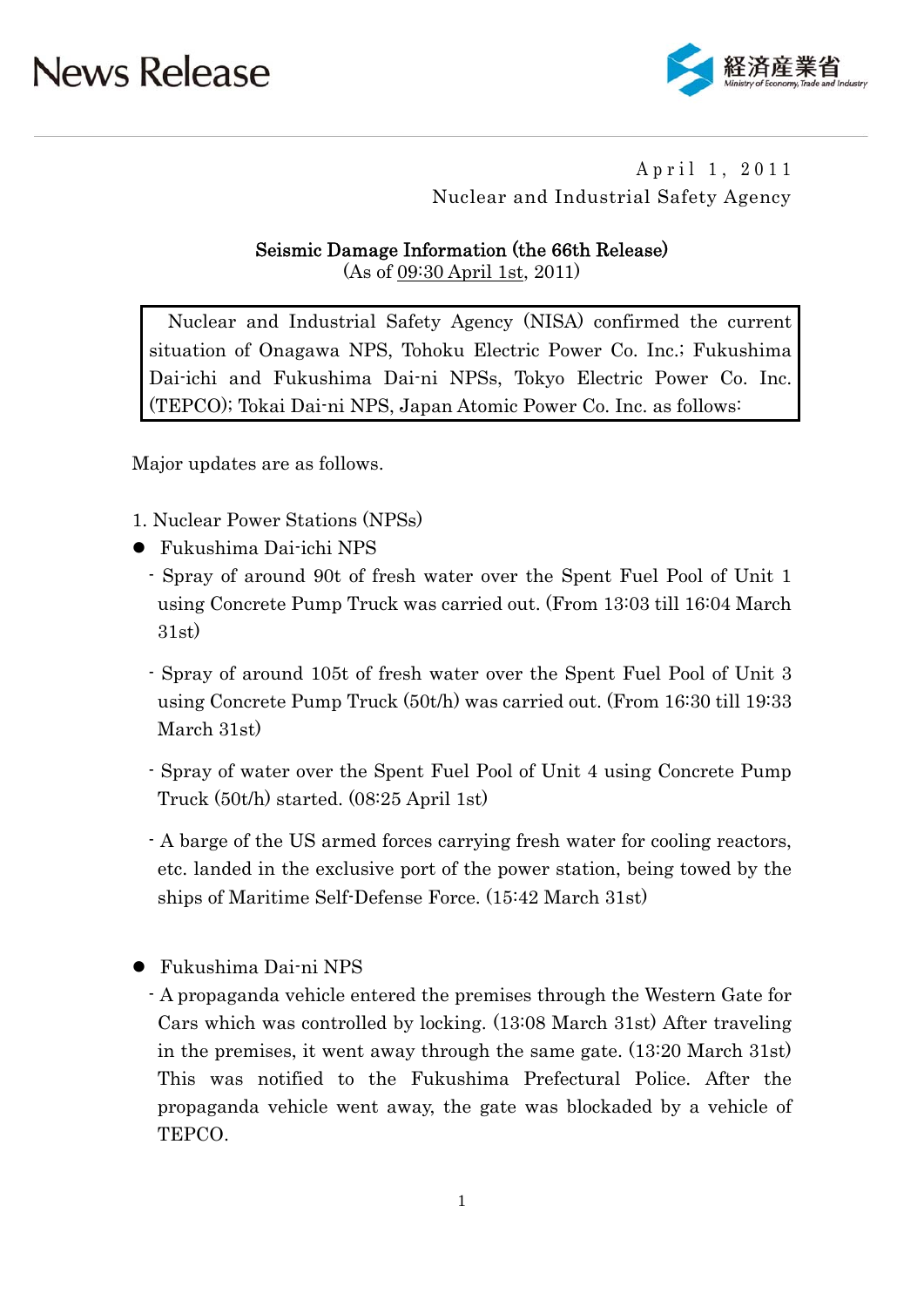

- 2. Action taken by NISA
	- Regarding the break-in of the propaganda vehicle to Fukushima Dai-ni NPS on 31 March, NISA directed TEPCO orally to take the carefully thought-out measures regarding physical protection, etc.
	- NISA alerted TEPCO to taking the carefully though-out measures regarding radiation control for workers.
	- NISA strictly alerted TEPCO to taking appropriate measures regarding the mistake in the result of nuclide analysis.
- < Exposure of workers >

As for the workers conducting operations in Fukushima Dai-ichi NPS, the total number of people who were at the level of exposure more than 100mSv becomes 21.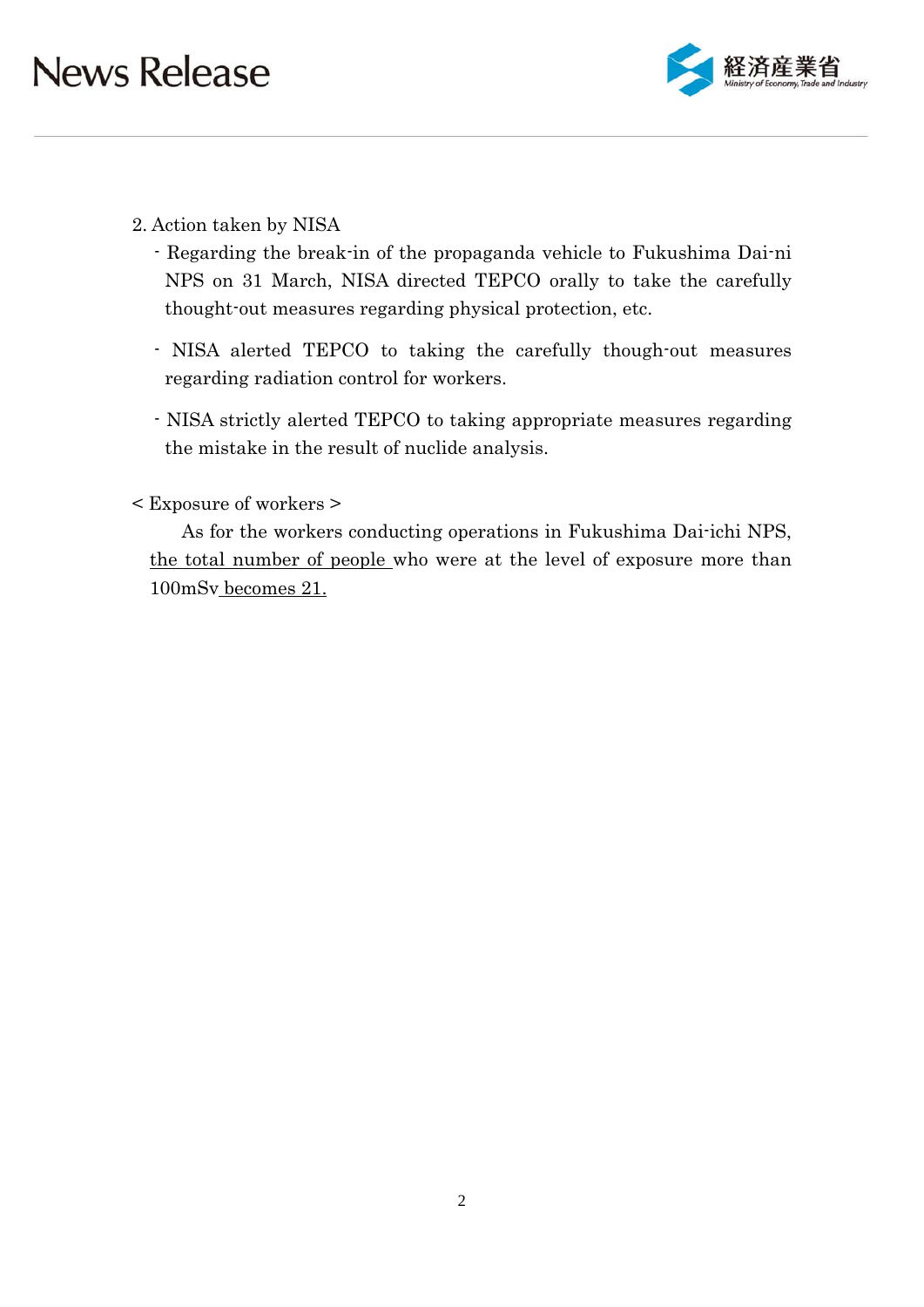

(Attached sheet)

### 1. The state of operation at NPS (Number of automatic shutdown units: 10)

- Fukushima Dai-ichi NPS, TEPCO (Okuma Town and FutabaTown, Futaba County, Fukushima Prefecture)
- (1) The state of operation

| Unit $1(460MWe):$    | automatic shutdown                           |
|----------------------|----------------------------------------------|
| Unit 2 (784MWe):     | automatic shutdown                           |
| Unit 3 (784MWe):     | automatic shutdown                           |
| Unit 4 (784MWe):     | in periodic inspection outage                |
| Unit 5 (784MWe):     | in periodic inspection outage, cold shutdown |
|                      | at 14:30 March 20th                          |
| Unit $6(1,100MWe)$ : | in periodic inspection outage, cold shutdown |
|                      | at 19:27 March 20th                          |

| $(2)$ Major Plant Parameters (As of $06:00$ April 1st) |  |
|--------------------------------------------------------|--|
|--------------------------------------------------------|--|

|                                                            | Unit 1                     | Unit 2                             | Unit 3                     | Unit 4               | Unit 5               | Unit 6               |
|------------------------------------------------------------|----------------------------|------------------------------------|----------------------------|----------------------|----------------------|----------------------|
| Reactor<br>Pressure*1<br>[MPa]                             | 0.394(A)<br>0.596(B)       | 0.087(A)<br>0.085(B)               | 0.119(A)<br>0.015(C)       |                      | 0.108                | 0.104                |
| <b>CV</b> Pressure<br>$(D/W)$ [kPa]                        | 170                        | 110                                | 107.1                      |                      |                      |                      |
| Reactor Water<br>Level <sup>*2</sup> [mm]                  | $-1,600(A)$<br>$-1,600(B)$ | $-1,500(A)$<br>Not<br>available(B) | $-1,900(A)$<br>$-2,250(B)$ |                      | 1,912                | 1,699                |
| Suppression<br>Pool Water<br>Temperature<br>$(S/C)$ $[°C]$ |                            |                                    |                            |                      |                      |                      |
| Suppression<br>Pool Pressure<br>$(S/C)$ [kPa]              | 170                        | down scale<br>(under<br>survey)    | 175.5                      |                      |                      |                      |
| Spent Fuel<br>Pool Water<br>Temperature<br>[°C]            | Indicator<br>Failure       | 48.0                               | Indicator<br>Failure       | Indicator<br>Failure | 36.6                 | 22.0                 |
| Time of<br>Measurement                                     | 6:00<br>April 1st          | 6:00<br>April 1st                  | 05:45<br>April 1st         | April 1st            | 6:00<br>April<br>1st | 6:00<br>April<br>1st |

\*1: Converted from reading value to absolute pressure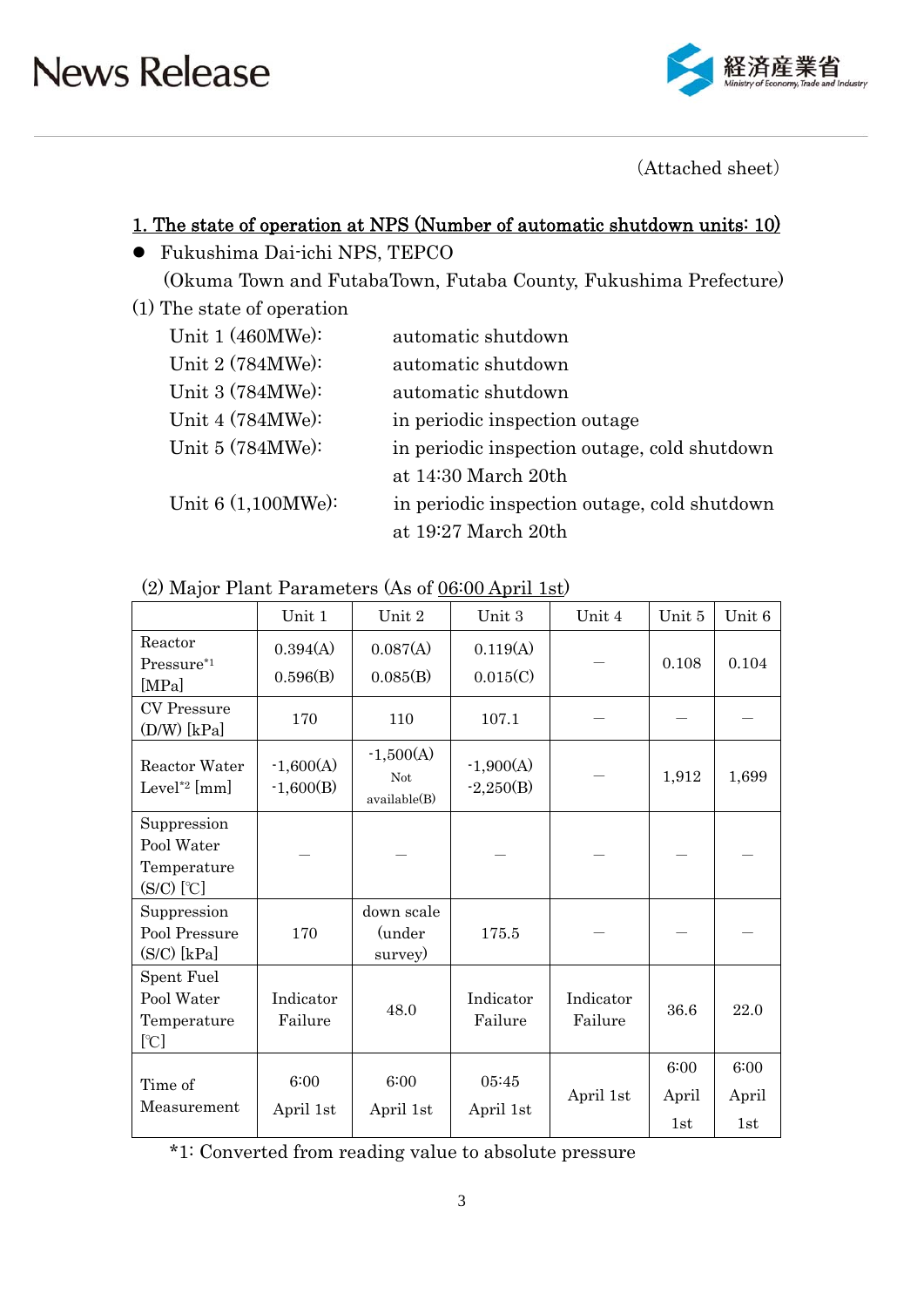

\*2: Distance from the top of fuel

(3) Situation of Each Unit

### <Unit 1>

- ・ TEPCO reported to NISA the event (Inability of water injection of the Emergency Core Cooling System) falling under the Article 15 of the Act on Special Measures Concerning Nuclear Emergency Preparedness. (16:36 March 11th)
- ・ Operation of Vent (10:17 March 12th)
- ・ Seawater injection to the Reactor Pressure Vessel (RPV) via the Fire Extinguish Line started. (20:20 March 12th)
	- $\rightarrow$ Temporary interruption of the injection (01:10 March 14th)
- ・ The sound of explosion in Unit 1 occurred. (15:36 March 12th)
- ・ The amount of injected water to the Reactor Core was increased by utilizing the Feedwater Line in addition to the Fire Extinguish Line.  $(2m^3/h \rightarrow 18m^3/h)$ . (02:33 March 23rd) Later, it was switched to the Feedwater Line only (around 11m3/h). (09:00 March 23rd)
- ・ Lighting in the Central Operation Room was recovered. (11:30 March 24th)
- ・ As the result of concentration measurement in the stagnant water on the basement floor of the turbine building,  $2.1 \times 10^{5}$ Bq/cm<sup>3</sup> of <sup>131</sup>I (Iodine) and  $1.8 \times 10^6$ Bq/cm<sup>3</sup> of <sup>137</sup>Cs (Caesium) were detected as major radioactive nuclides.
- ・ The pump for the fresh water injection to RPV of Unit 1 was switched from the Fire Pump Truck to the temporary motor-driven pump. (08:32 March 29th.)
- ・ The Stagnant water on the basement floor of the turbine building was started to be transferred to the Condenser at around 17:00 March 24. As the Condenser was confirmed to be almost filled with water, pumping out of the water to the Condenser was stopped. (07:30 March 29th) In order to prepare to transfer the stagnant water on the basement floor of turbine building to the Condenser, the water in the Condensate Storage Tank is being transferred to the Surge Tank of Suppression Pool Water. (From 12:00 March 31st)
- ・ Spray of around 90t of fresh water over the Spent Fuel Pool of Unit 1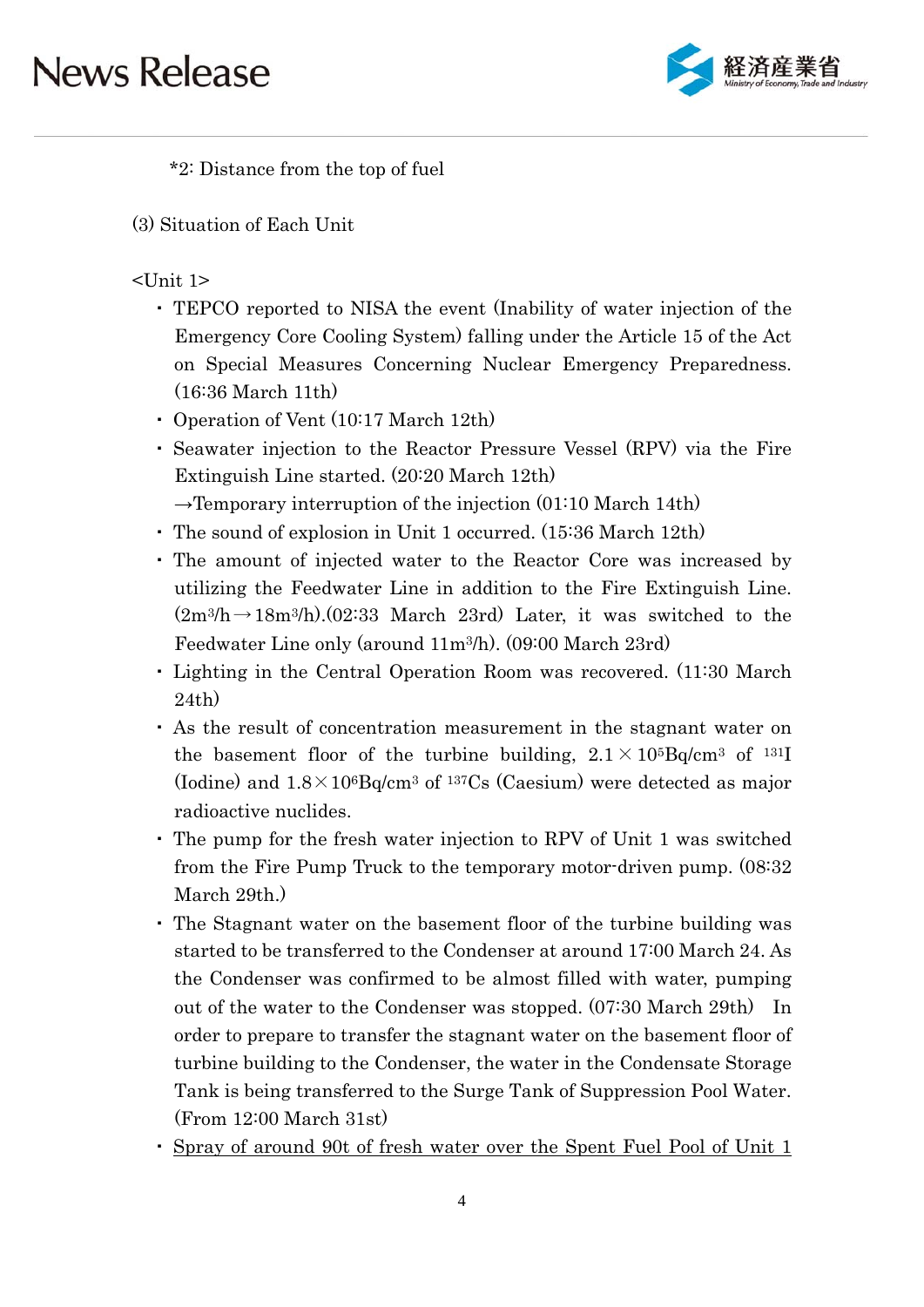

using Concrete Pump Truck was carried out. (From 13:03 till 16:04 March 31st)

- ・ White smoke was confirmed to generate continuously. (As of 06:30 March 31st)
- ・ Fresh water injection to RPV is being carried out. (As of 09:30 April 1st)

<Unit 2>

- ・ TEPCO reported to NISA the event (Inability of water injection of the Emergency Core Cooling System) falling under the Article 15 of the Act on Special Measures Concerning Nuclear Emergency Preparedness. (16:36 March 11th)
- ・ Operation of Vent (11:00 March 13th)
- ・ The Blow-out Panel of reactor building was opened due to the explosion in the reactor building of Unit 3. (After 11:00 March 14th)
- ・ Reactor water level tended to decrease. (13:18 March 14th) TEPCO reported to NISA the event (Loss of reactor cooling functions) falling under the Article 15 of the Act on Special Measures Concerning Nuclear Emergency Preparedness. (13:49 March 14th)
- ・ Seawater injection to RPV via the Fire Extinguish line was ready. (19:20 March 14th)
- ・ Water level in RPV tended to decrease. (22:50 March 14th)
- ・ Operation of Vent (0:02 March 15th)
- ・ A sound of explosion was made in Unit 2. As the pressure in Suppression Pool (Suppression Chamber) decreased (06:10 March 15th), there was a possibility that an incident occurred in the Chamber. (About 06:20 March 15th)
- ・ Electric power receiving at the emergency power source transformer from the external transmission line was completed. The work for laying the electric cable from the facility to the load side was carried out. (As of 13:30 March 19th)
- ・ Injection of 40t of Seawater to the Spent Fuel Pool was started.(from 15:05 till 17:20 March 20th)
- ・ Power Center of Unit 2 received electricity (15:46 March 20th)
- ・ White smoke generated. (18:22 March 21st)
- ・ White smoke was died down and almost invisible. (As of 07:11 March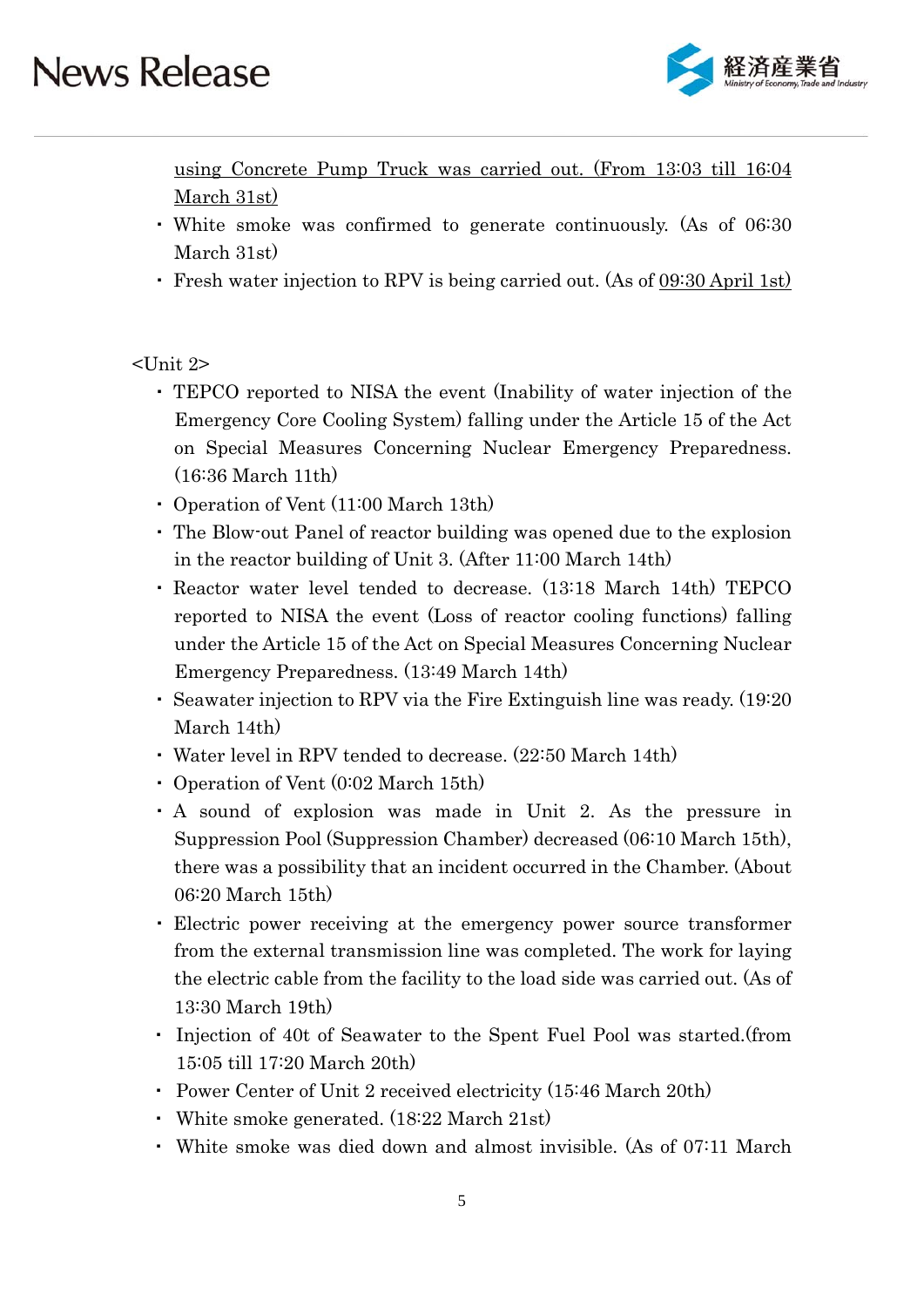

22nd)

- ・ Injection of 18t of Seawater to the Spent Fuel Pool was carried out. (From 16:07 till 17:01 March 22nd)
- ・ White smoke was confirmed to generate continuously. (Around 06:20 March 25th)
- ・ Injection of seawater to the Spent Fuel Pool via the Spent Fuel Pool Cooling Line was carried out. (From 10:30 till 12:19 March 25th)
- ・ White smoke was confirmed to generate continuously (As of 08:00 March 26th)
- ・ Lighting of Central Operation Room was recovered (16:46 March26th)
- ・ The pump for the fresh water injection to RPV of Unit 2 was switched from the Fire Pump Truck to the temporary motor-driven pump.(18:31 March 27th)
- ・ Regarding the result of the concentration measurement in the stagnant water on the basement floor of the turbine building of Unit 2 of Fukushima Dai-ichi NPS announced by TEPCO on 27 March, TEPCO reported to NISA that as the result of analysis and evaluation through re-sampling, judging the measured value of Iodine-134 was wrong, the concentrations of gamma nuclides including Iodine-134 were less than the detection limit.(00:07 March 28). In order to prepare to transfer the stagnant water on the basement floor of turbine building to the Condenser, the water in the Condensate Storage Tank is being transferred to the Surge Tank of Suppression Pool Water. (From 16:45 March 29th)
- ・ The Seawater injection to the Spent Fuel Pool using the Fire Pump Truck was switched to the fresh water injection using the temporary motor-driven pump. (From 16:30 till 18:25 March 29th)
- ・ As the malfunction of the temporary motor-driven pump, which had been injecting to the Spent Fuel Pool of Unit 2 since 09:25 March 30th, was confirmed at 09:45 March 30th, the injection pump was switched to the Fire Pump Truck. However, because cracks were confirmed in the hose (12:47 and 13:10 March 30th), the injection was suspended. The injection of fresh water resumed at 19:05 March 30th. (Till 23:50 March 30th)
- ・ White smoke was confirmed to generate continuously. (As of 06:30 March 31st)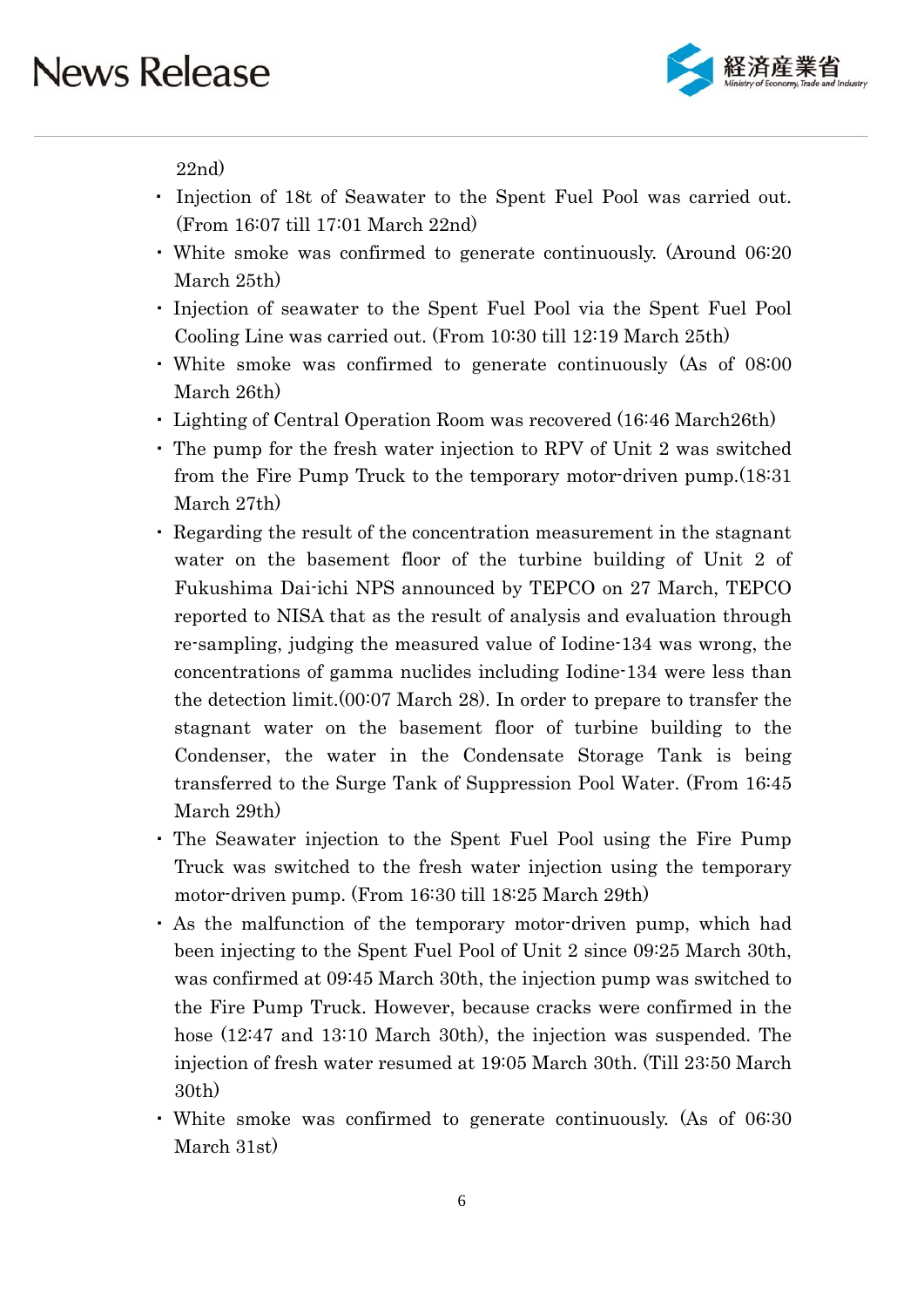

・ Fresh water injection to RPV is being carried out. (As of 09:30 April 1st)

<Unit 3>

- ・ TEPCO reported to NISA the event (Inability of water injection of the Emergency Core Cooling System) falling under the Article 15 of the Act on Special Measures Concerning Nuclear Emergency Preparedness. (05:10 March 13th)
- ・ Operation of Vent (20:41 March 12th)
- ・ Operation of Vent (08:41 March 13th)
- ・ Fresh water started to be injected to RPV via the Fire Extinguish Line. (11:55 March 13th)
- ・ Seawater started to be injected to RPV via the Fire Extinguish Line. (13:12 March 13th)
- ・ Seawater injection for Units 1 and 3 was interrupted due to the lack of seawater in pit. (01:10 March 14th)
- ・ Seawater injection to RPV for Unit 3 was restarted. (03:20 March 14th)
- ・ Operation of Vent (05:20 March 14th)
- ・ The pressure in Primary Containment Vessel (PCV) of Unit 3 rose unusually. (07:44 March 14th) TEPCO reported to NISA on the event falling under the Article 15 of the Act on Special Measures Concerning Nuclear Emergency Preparedness. (7:52 March 14th)
- ・ In Unit 3, the explosion like Unit 1 occurred around the reactor building (11:01 March 14th)
- ・ The white smoke like steam generated from Unit 3. (08:30 March 16th)
- ・ Because of the possibility that PCV of Unit 3 was damaged, the workers evacuated from the main control room of Units 3 and 4 (common control room). (10:45 March 16th) Thereafter the operators returned to the room and restarted the operation of water injection. (11:30 March 16th)
- ・ Seawater was discharged 4 times to Unit 3 by the helicopters of the Self-Defence Force. (9:48, 9:52, 9:58 and 10:01 March 17th)
- ・ The riot police arrived at the site for the water spray from the grand. (16:10 March 17th)
- ・ The Self-Defence Force started the water spray using a fire engine. (19:35 March 17th)
- ・ The water spray from the ground was carried out by the riot police. (From 19:05 till 19:13 March 17th)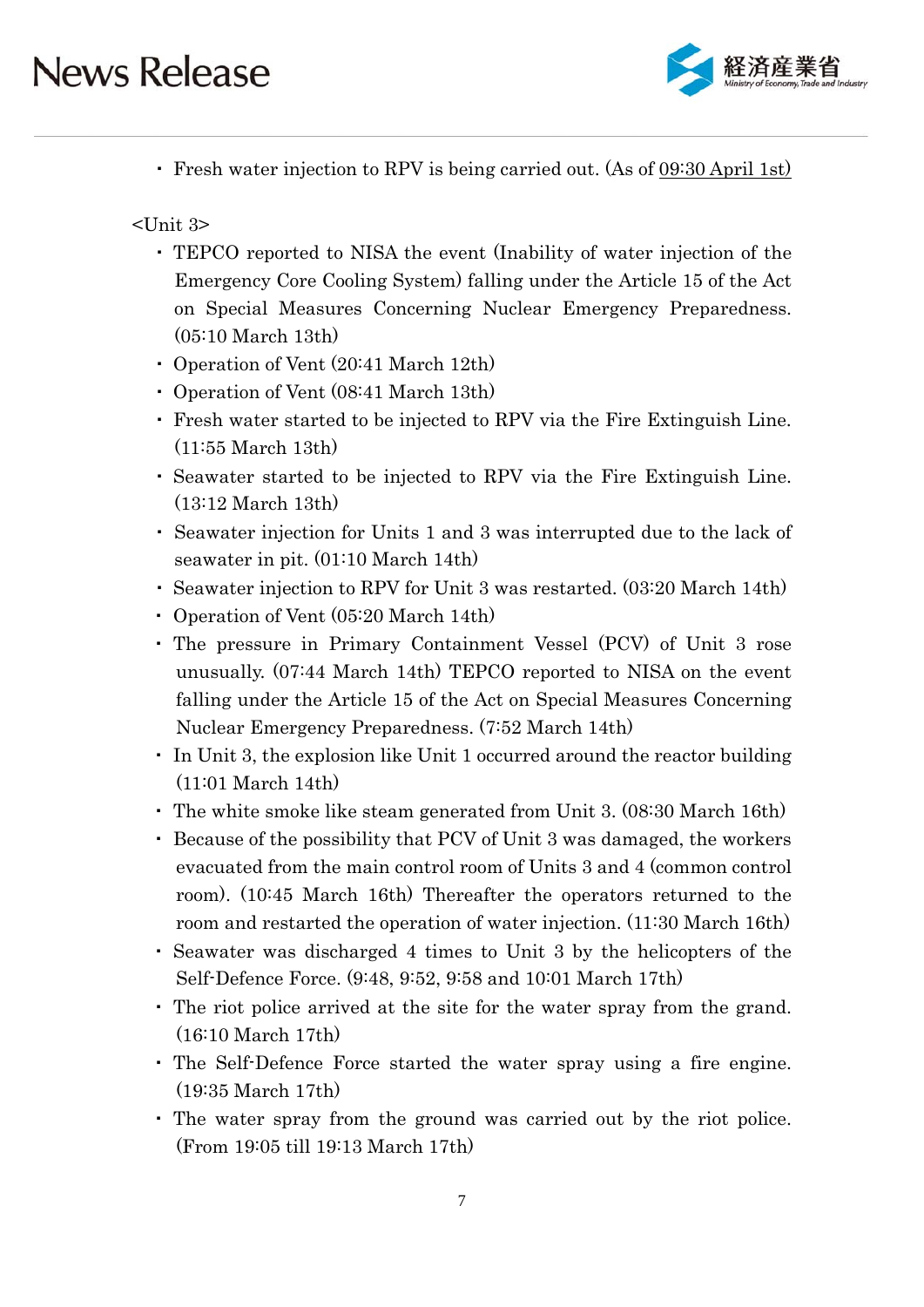

- ・ The water spray from the ground was carried out by the Self-Defense Force using 5 fire engines. (19:35, 19:45, 19:53, 20:00 and 20:07 March 17th)
- ・ The water spray from the ground using 6 fire engines (6 tons of water spray per engine) was carried out by the Self-Defence Force. (From before 14:00 till 14:38 March 18th)
- ・ The water spray from the ground using a fire engine provided by the US Military was carried out. (Finished at 14:45 March 18th)
- ・ Hyper Rescue Unit of Tokyo Fire Department carried out the water spray. (Finished at 03:40 March 20th)
- ・ The pressure in PCV of Unit 3 rose (320 kPa as of 11:00 March 20th). Preparation to lower the pressure was carried. Judging from the situation, immediate pressure relief was not required. Monitoring the pressure continues (120 kPa at 12:15 March 21st).
- ・ On-site survey for leading electric cable (From 11:00 till 16:00 March 20th)
- ・ Water spray over the Spent Fuel Pool of Unit 3 by Hyper Rescue Unit of Tokyo Fire Department was carried out (From 21:30 March 20th till 03:58 March 21st).
- ・ Works for the recovery of external power supply is being carried out.
- ・ Grayish smoke generated from Unit 3. (At around 15:55 March 21st)
- ・ The smoke was confirmed to be died down. (17:55 March 21st)
- ・ Grayish smoke changed to be whitish and seems to be ceasing. (As of 07:11 March 22nd)
- ・ Water spray (Around 180t) by Hyper Rescue Unit of Tokyo Fire Department was carried out. (from 15:10 till 15:59 March 22nd)
- ・ Lighting was recovered in the Central Operation Room. (22:43 March 22nd)
- ・ Injection of 35t of seawater to the Spent Fuel Pool via the Fuel Pool Cooling Line was carried out. (From 11:03 till 13:20 March 23rd)
- ・ Slightly blackish smoke generated from the reactor building. (Around 16:20 March 23rd) At around 23:30 March 23rd and around 4:50 March 24th, it was reported that the smoke seemed to cease.
- ・ Around 120t of seawater was injected to the Spent Fuel Pool via the Spent Fuel Pool Cooling Line. (From around 5:35 till around 16:05 March 24th)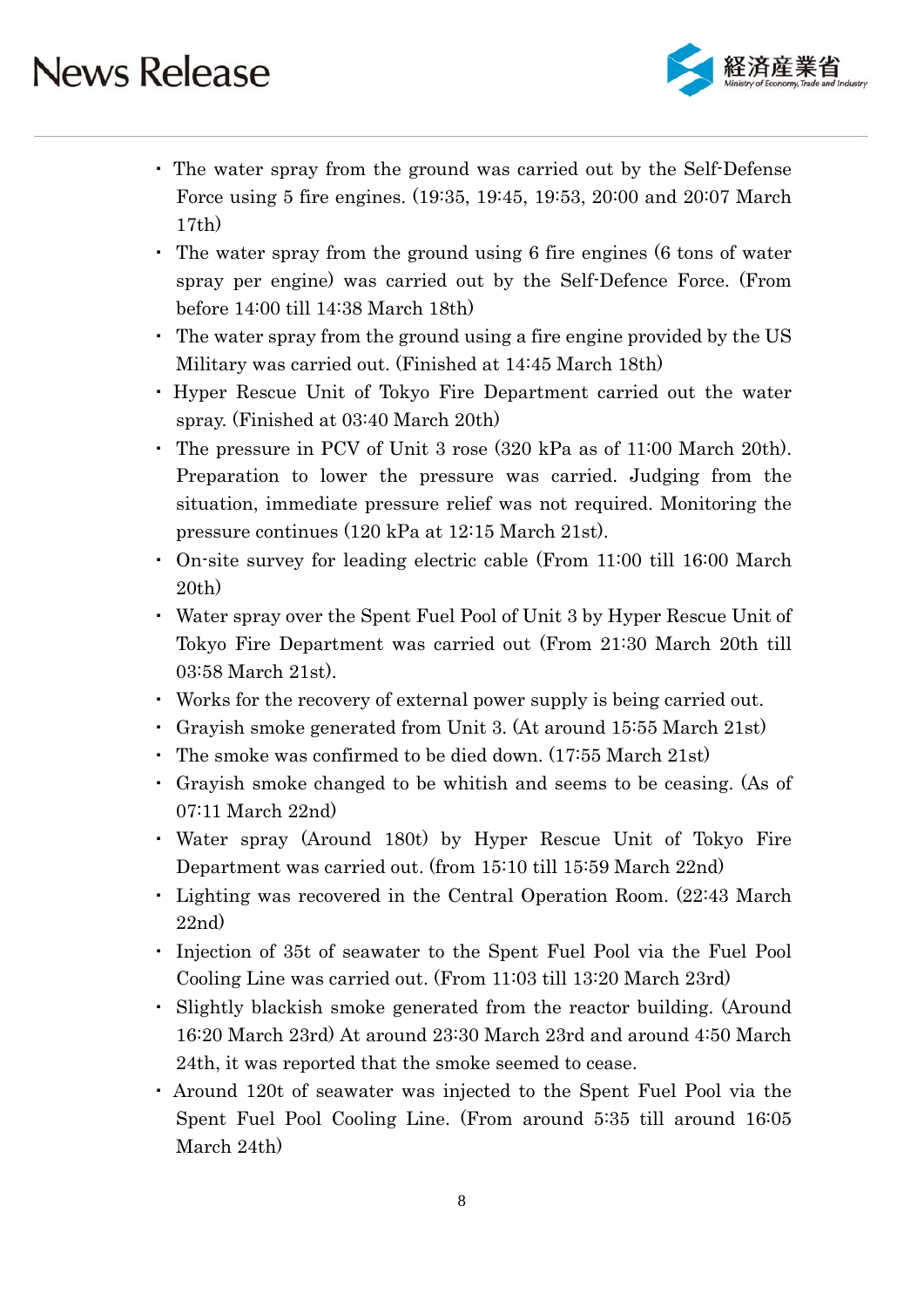

- ・ As the results of the survey of the stagnant water, into which workers who were laying electric cable on the ground floor and the basement floor of the turbine building of the Unit 3 walked, the dose rate on the water surface was around 400mSv/h, and as the result of gamma-ray analysis of the sampling water, the totaled concentration of each nuclide of the sampling water was around  $3.9\times10^6$  Bq/cm<sup>3</sup>.
- ・ Water spray by Kawasaki City Fire Bureau supported by Tokyo Fire Department was carried out. (From 13:28 till 16:00 March 25th)
- ・ Water spray of approximately 100t using Concrete Pump Truck (50t/h) was carried out. (From 12:34 till 14:36 March 27th)
- ・ The pump for the fresh water injection to RPV was switched from the Fire Pump Truck to the temporary motor-driven pump.(20:30 March 28th)
- ・ Water spray (fresh water) of approximately 100t using Concrete Pump Truck (50t/h) was carried out. (From 14:17 till 18:18 March 29th)
- ・ In order to prepare to transfer the stagnant water on the basement floor of turbine building to the Condenser, the water in the Condensate Storage Tank is being transferred to the Surge Tank of Suppression Pool Water. (From 17:40 March 28th to around 08:40 March 31st)
- ・ Spray of around 105t of fresh water over the Spent Fuel Pool of Unit 3 using Concrete Pump Truck (50t/h) was carried out. (From 16:30 till 19:33 March 31st)
- ・ White smoke was confirmed to generate continuously (As of 06:30 March 31st)
- ・ Injection of fresh water to RPV is being carried out. (As of 09:30 April  $1st)$

<Unit 4>

- ・ Because of the replacement work of the Shroud of RPV, no fuel was inside the RPV.
- ・ The temperature of water in the Spent Fuel Pool had increased. (84 ℃ at 04:08 March 14th)
- ・ It was confirmed that a part of wall in the operation area of Unit 4 was damaged. (06:14 March 15th)
- ・ The fire at Unit 4 occurred. (09:38 March 15th) TEPCO reported that the fire was extinguished spontaneously. (11:00 March 15th)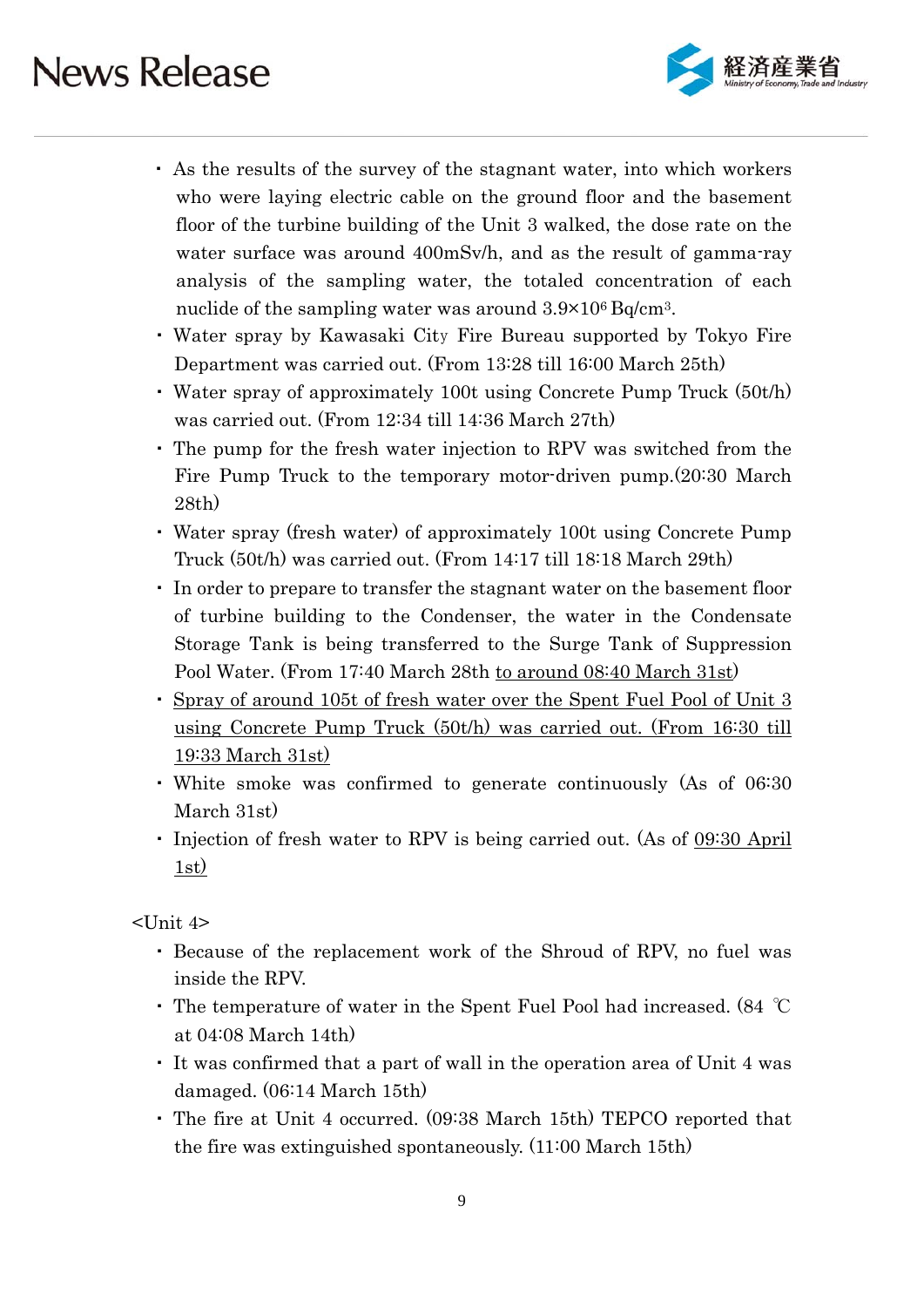

- ・ The fire occurred at Unit 4. (5:45 March 16th) TEPCO reported that no fire could be confirmed on the ground.(At around 06:15 March 16th)
- ・ The Self-Defence Force started water spray over the Spent Fuel Pool of Unit 4 (09:43 March 20th).
- ・ On-site survey for leading electric cable (From 11:00 till 16:00 March 20th)
- ・ Water spray over the Spent Fuel Pool of Unit 4 by Self-Defense Force was started. (From around 18:30 till 19:46 March 20th).
- ・ Water spray over the Spent Fuel Pool by Self-Defence Force using 13 fire engines was started (From 06:37 till 08:41 March 21st).
- ・ Works for laying electricity cable to the Power Center was completed. (At around 15:00 March 21st)
- ・ Power Center received electricity. (10:35 March 22nd)
- ・ Spray of around 150t of water using Concrete Pump Truck (50t/h) was carried out. (from 17:17 till 20:32 March 22nd)
- ・ Spray of around 130t of water using Concrete Pump Truck (50t/h) was carried out. (From 10:00 till 13:02 March 23rd)
- ・ Spray of around 150t of water using Concrete Pump Truck (50t/h) was carried out. (From 14:36 till 17:30 March 24th)
- ・ Spray of around 150t of water using Concrete Pump Truck (50t/h) was carried out. (From 19:05 till 22:07 March 25th)
- ・ Injection of seawater to the Spent Fuel Pool via the Spent Fuel Pool Cooling Line was carried out. (From 06:05 till 10:20 March 25th)
- ・ Water spray of approximately 125t using Concrete Pump Truck (50t/h) was carried out. (From 16:55 till 19:25 March 27th)
- Lighting of Central Operation Room was recovered. (11:50 March 29th)
- ・ White smoke was confirmed to generate continuously. (As of 06:30 March 29th)
- ・ Spray of around 140t of fresh water over the Spent Fuel Pool using Concrete Pump Truck (50t/h) was carried out. (From 14:04 till 18:33 March 30th)
- ・ Spray of water over the Spent Fuel Pool using Concrete Pump Truck (50t/h) started. (08:25 April 1st)

<Units 5 and 6>

・ The first unit of Emergency Diesel Generator (B) for Unit 6 is operating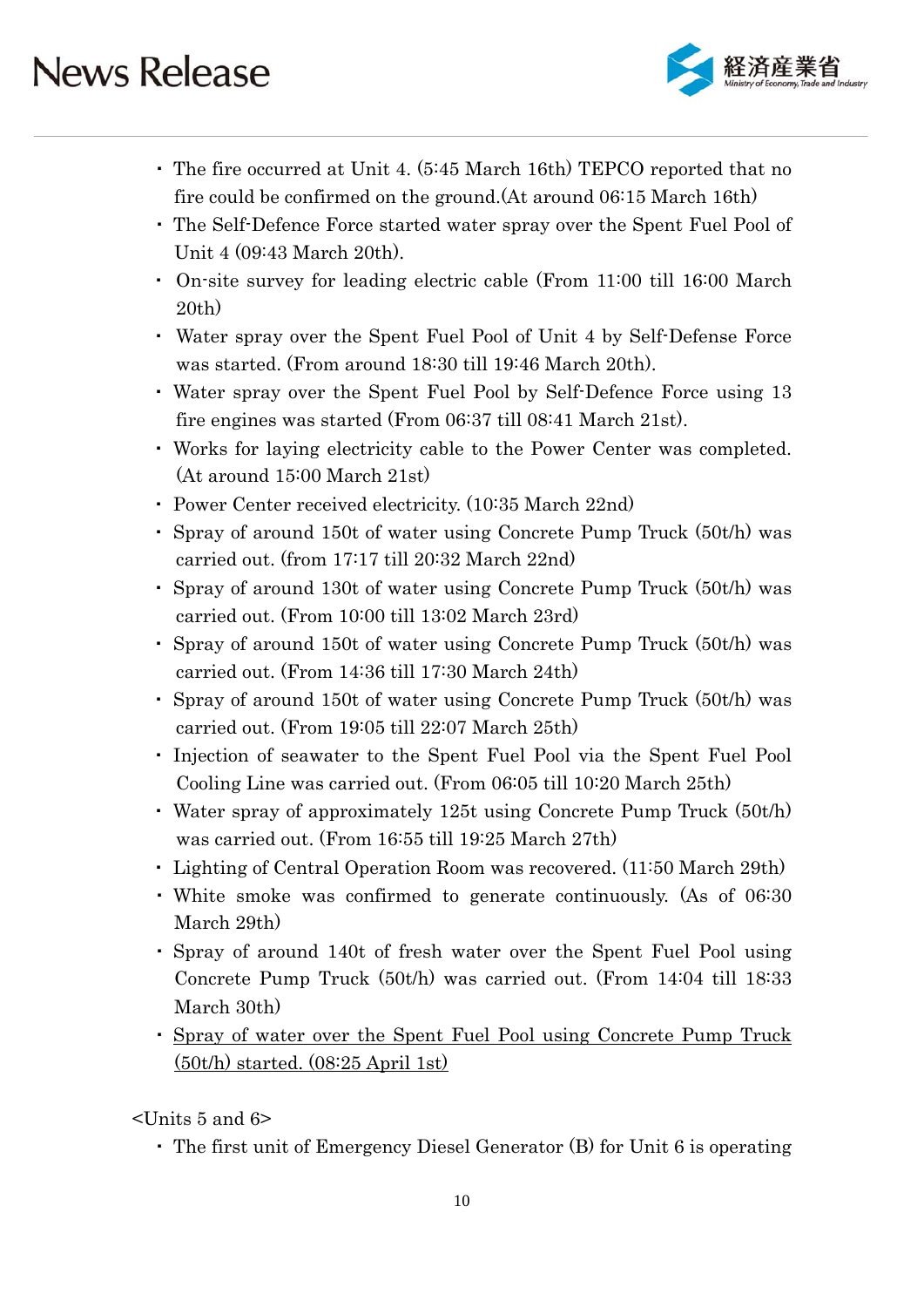

and supplying electricity. Water injection to RPV and the Spent Fuel Pool through the system of Make up Water Condensate (MUWC) is being carried out.

- ・ The second unit of Emergency Diesel Generator (A) for Unit 6 started up. (04:22 March 19th)
- ・ The pumps for Residual Heat Removal (RHR) (C) for Unit 5 (05:00 March 19th) and RHR (B) for Unit 6 (22:14 March 19th) started up and recovered heat removal function. It cools Spent Fuel Pool with priority. (Power supply : Emergency Diesel Generator for Unit 6) (05:00 March 19th)
- ・ Unit 5 under cold shut down (14:30 March 20th)
- ・ Unit 6 under cold shut down (19:27 March 20th)
- ・ Receiving electricity reached to the transformer of starter. (19:52 March 20th)
- ・ Power supply to Unit 5 was switched from the Emergency Diesel Generator to external power supply. (11:36 March 21st)
- ・ Power supply to Unit 6 was switched from the Emergency Diesel Generator to external power supply. (19:17 March 22nd)
- ・ The temporary pump for RHR Seawater System (RHRS) of Unit 5 was automatically stopped when the power supply was switched from the temporary to the permanent. (17:24 March 23rd)
- ・ Repair of the temporary pump for RHRS of Unit 5 was completed (16:14 March 24th) and cooling was started again. (16:35 March 24th)
- ・ Power supply for the temporary pump for RHRS of Unit 6 was switched from the temporary to the permanent. (15:38 and 15:42 March 25th)

<Common Spent Fuel Pool>

- ・ It was confirmed that the water level of Spent Fuel Pool was maintained almost full at after 06:00 March 18th.
- ・ Water spray over the Common Spent Fuel Pool was started (From 10:37 till 15:30 March 21st)
- ・ The power was started to be supplied (15:37 March 24th) and cooling was also started.(18:05 March 24th)
- ・ As of 08:10 March 31st, water temperature of the pool was around 32℃.

<Other>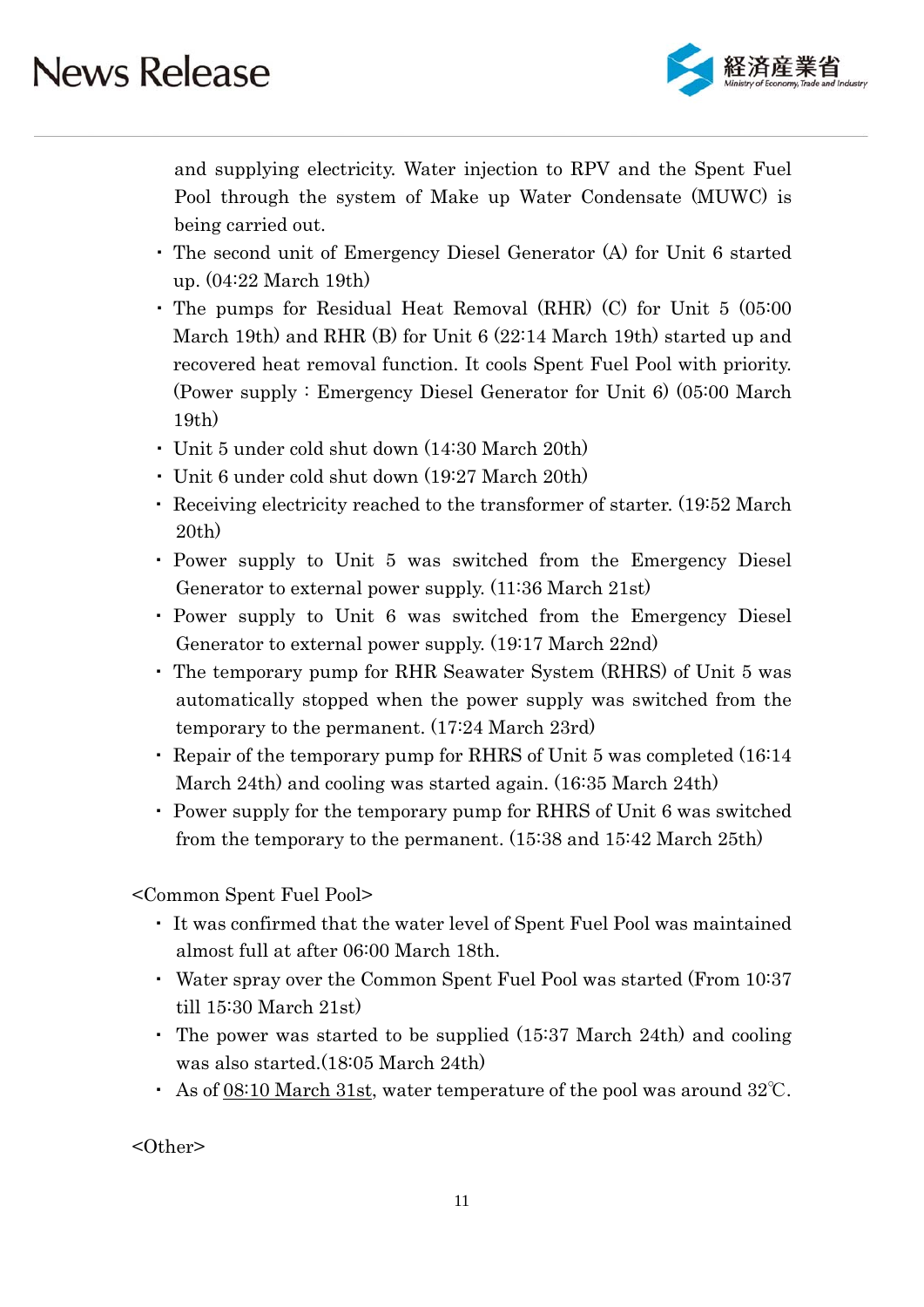

・ As the result of nuclide analysis at around the Southern Water Discharge Canal,  $7.4 \times 10^{1}$ Bq/cm<sup>3</sup> of <sup>131</sup>I (Iodine) (1,850.5 times higher than the concentration limit in water outside the Environmental Monitoring Area) was detected. (14:30 March 26th)

(As the result of measurement on 29 March, it was detected as 3,355.0 times higher than the limit in water (13:55 March 29th). On the other hand, as the result of the analysis at the north side of the Water Discharge Canal of the NPS, 4.6×101Bq/cm3 of 131I (Iodine) (1,262.5 times higher than the limit in water) was detected. (14:10 March 29th)

- ・The water was confirmed to be collected in the vertical parts of the trenches (an underground structure for laying pipes, shaped like a tunnel) outside of the turbine building of Units 1 to 3. The dose rates on the water surface were 0.4 mSv/h of the Unit 1's trench and 1,000 mSv/h of the Unit 2's trench. The rate of the Unit 3's trench could not measure because of the rubble. (Around 15:30 March 27th) The collected water in the vertical part of the trench outside of the turbine building of Unit 1 was transferred to the storage tank in the Main Building of Radioactive Waste Treatment Facilities by the temporary pump. Thereafter the water level from the top of the vertical part went down from approximately -0.14m to approximately -1.14m. (From 09:20 till 11:25 March 31st)
- ・In the samples of soil collected on 21 and 22 March 2011 on the site (at 5 points) of Fukushima Dai-ichi NPS, plutonium 238, 239 and 240 were detected (23:45 March 28th announced by TEPCO). The concentration of the detected plutonium was at the equivalent level of the fallout (radioactive fallout) that was observed in Japan concerning the past atmospheric nuclear testing, i.e. at the equivalent level of the normal condition of environment, and was not at the level of having harmful influence on human body.
- ・When removing the flange of pipes of Residual Heat Removal Seawater System outside the building of Unit 3, three subcontractor's employees were wetted by the water remaining in the pipe. However, as the result of wiping the water off, no radioactive materials were attached to their bodies. (12:03 March 29th)
- ・On March 28th, the stagnant water was confirmed in the Main Building of Radioactive Waste Treatment Facilities. As the result of analysis of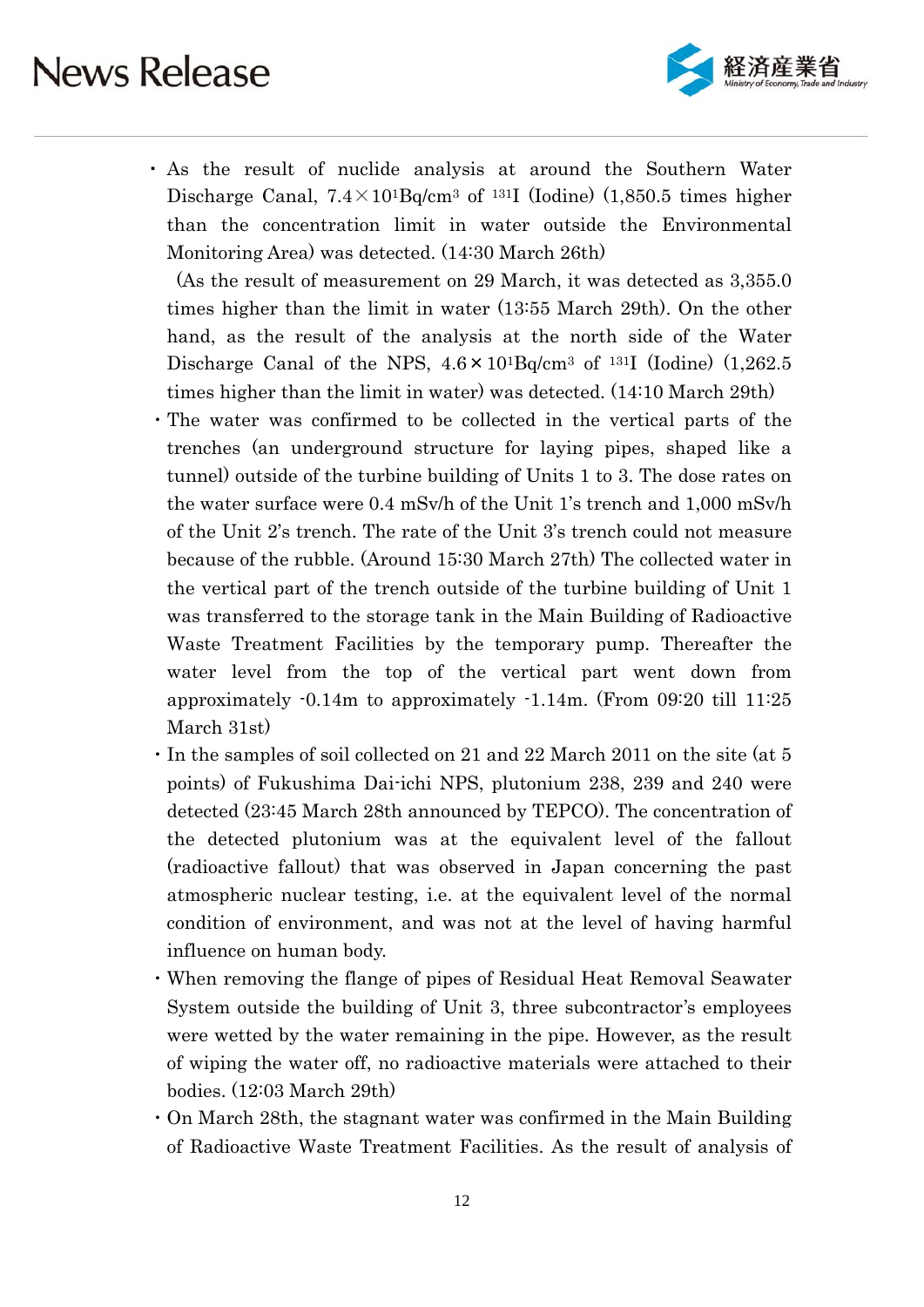

radioactivity, the total amount of the radioactivity  $1.2 \times 10^1$  Bq/cm<sup>3</sup> in the controlled area and that of  $2.2 \times 10^{1}$  Bq/cm<sup>3</sup> in the non-controlled area were detected in March 29th.

- ・As the result of nuclide analysis at around the Southern Water Discharge Canal,  $1.8 \times 10^2$  Bq/cm<sup>3</sup> of <sup>131</sup>I (Iodine) (4,385.0 times higher than the concentration limit in water outside the Environmental Monitoring Area) was detected (13:55 March 30th).
- ・A barge of the US armed forces carrying fresh water for cooling reactors, etc. landed in the exclusive port of the power station, being towed by the ships of Maritime Self-Defense Force. (15:42 March 31st)

#### Fukushima Dai-ni NPS (TEPCO)

(Naraha Town / Tomioka Town, Futaba County, Fukushima Prefecture.)

(1) The state of operation

| Unit1 $(1,100MWe)$ : |            | automatic shutdown, cold shut down at 17:00, |  |  |  |
|----------------------|------------|----------------------------------------------|--|--|--|
|                      | March 14th |                                              |  |  |  |
| Unit2 $(1,100MWe)$ : |            | automatic shutdown, cold shut down at 18:00, |  |  |  |
|                      | March 14th |                                              |  |  |  |
| Unit3 $(1,100MWe)$ : |            | automatic shutdown, cold shut down at 12:15, |  |  |  |
|                      | March 12th |                                              |  |  |  |
| Unit4 $(1,100MWe)$ : |            | automatic shutdown, cold shut down at 07:15, |  |  |  |
|                      | March 15th |                                              |  |  |  |

|                                             | Unit                                | Unit 1 | Unit 2 | Unit 3 | Unit 4 |
|---------------------------------------------|-------------------------------------|--------|--------|--------|--------|
| Reactor<br>Pressure*1                       | MPa                                 | 0.15   | 0.14   | 0.10   | 0.17   |
| Reactor<br>water<br>temperature             | $\mathrm{C}$                        | 27.1   | 26.6   | 35.7   | 28.5   |
| Reactor<br>water<br>$level^*2$              | mm                                  | 9,396  | 10,296 | 7,827  | 8,785  |
| Suppression<br>pool<br>water<br>temperature | $\mathrm{C}$                        | 24     | 25     | 27     | 29     |
| Suppression<br>pool pressure                | kPa<br>$\left( \mathrm{abs}\right)$ | 106    | 106    | 103    | 102    |

| $(2)$ Major plant parameters (As of $06:00$ April 1st) |  |
|--------------------------------------------------------|--|
|--------------------------------------------------------|--|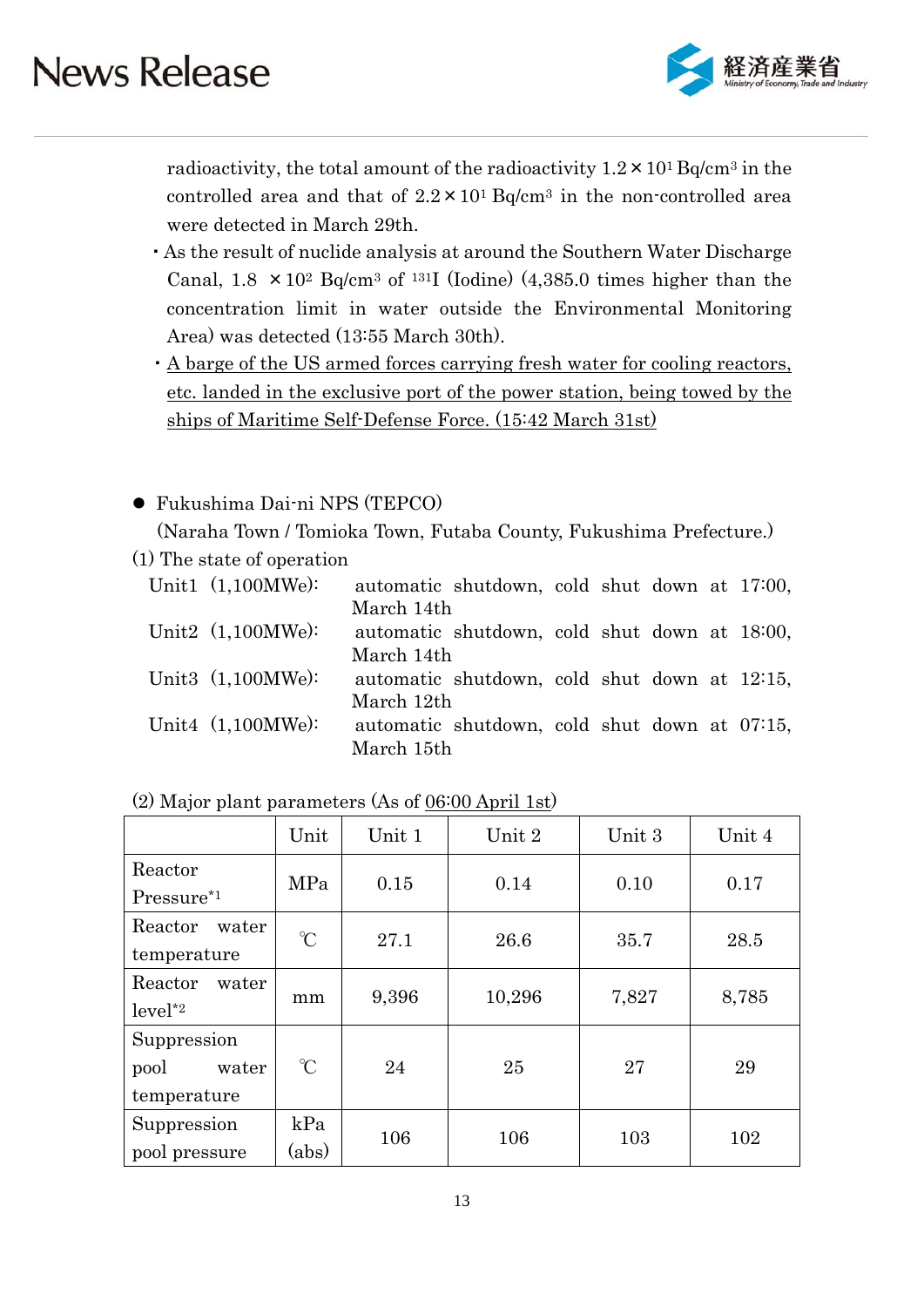

| Remarks | cold     | cold     | cold     | cold     |
|---------|----------|----------|----------|----------|
|         | shutdown | shutdown | shutdown | shutdown |

\*1: Converted from reading value to absolute pressure

\*2: Distance from the top of fuel

(3) Situation of Each Unit

### $\langle$ Unit 1>

- ・ Around 17:56 March 30th, smoke was rising from the power distribution panel on the first floor of the turbine building of Unit 1. However, when the power supply was turned off, the smoke stopped to generate. It was judged by the fire station at 19:15 that this event was caused by the malfunction of the power distribution panel and was not a fire.
- ・ The Residual Heat Removal System (B) to cool the reactor of Unit 1 became to be able to receive power from the emergency power supply as well as the external power supply. This resulted in securing the backup power supplies (emergency power supplies) of Residual Heat Removal System (B) for all Units. (14:30 March 30th)

(4) Report concerning other incidents

- ・ TEPCO reported to NISA the event in accordance with the Article 10 of the Act on Special Measures Concerning Nuclear Emergency Preparedness regarding Unit 1. (18:08 March 11th)
- ・ TEPCO reported to NISA the events in accordance with the Article 10 regarding Units 1, 2 and 4. (18:33 March 11th)
- ・ TEPCO reported to NISA the event (Loss of pressure suppression functions) falling under the Article 15 of the Act on Special Measures Concerning Nuclear Emergency Preparedness regarding Unit 1. (5:22 March 12th)
- ・ TEPCO reported to NISA the event (Loss of pressure suppression functions) falling under the Article 15 of the Act on Special Measures Concerning Nuclear Emergency Preparedness regarding Unit 2. (5:32 March 12th)
- ・ TEPCO reported to NISA the event (Loss of pressure suppression function) falling under the Article 15 of the Act on Special Measures Concerning Nuclear Emergency Preparedness regarding Unit 4 of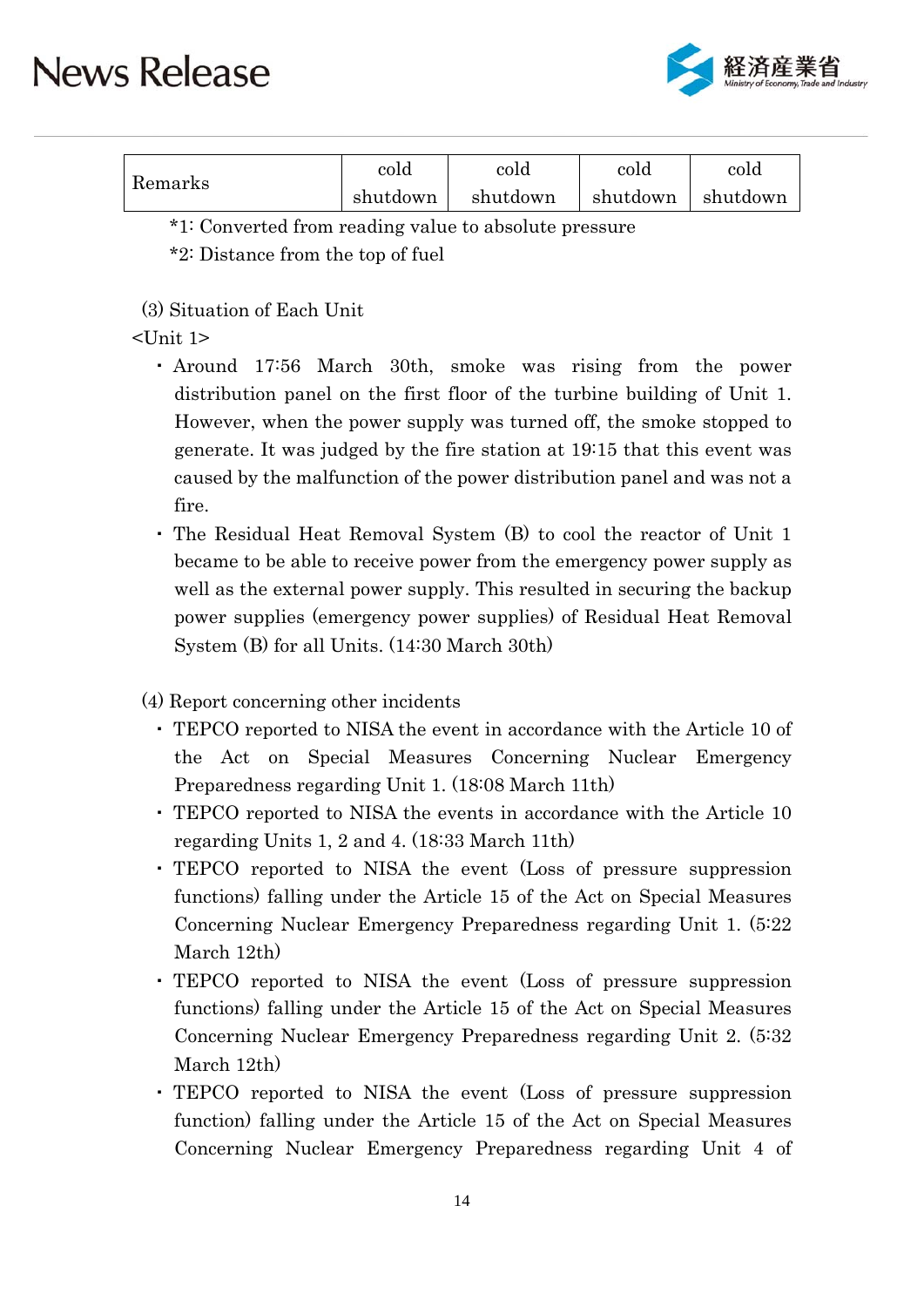

Fukushima Dai-ni NPS. (6:07 March 12th)

Onagawa NPS (Tohoku Electric Power Co. Inc.)

(Onagawa Town, Oga County and Ishinomaki City, Miyagi Prefecture)

(1) The state of operation

Unit 1 (524MWe): automatic shutdown, cold shut down at 0:58, March 12th Unit 2 (825MWe): automatic shutdown, cold shut down at earthquake

Unit 3 (825MWe): automatic shutdown, cold shut down at 1:17, March 12th

(2) Readings of monitoring post, etc.

MP2 (Monitoring at the North End of Site Boundary) approx.  $0.58 \mu$  SV/h (16:00 March 30th)  $\rightarrow$  approx.  $0.54 \mu$  SV/h (16:00 March 31st)

(3) Report concerning other incidents

- Fire Smoke on the first basement of the Turbine Building was confirmed to be extinguished. (22:55 on March 11th)
- ・ Tohoku Electric Power Co. reported to NISA in accordance with the Article 10 of the Act on Special Measures Concerning Nuclear Emergency Preparedness. (13:09 March 13th)

### 2. Action taken by NISA

(March 11th)

- 14:46 Set up of the NISA Emergency Preparedness Headquarters (Tokyo) immediately after the earthquake
- 15:42 TEPCO reported to NISA in accordance with the Article 10 of the Act on Special Measures Concerning Nuclear Emergency Preparedness regarding Fukushima Dai-ichi NPS.
- 16:36 TEPCO recognized the event (Inability of water injection of the Emergency Core Cooling System) in accordance with the Article 15 of the Act on Special Measures Concerning Nuclear Emergency Preparedness regarding Units 1 and 2 of Fukushima Dai-ichi NPS. (Reported to NISA at 16:45)
- 18:08 Regarding Unit 1 of Fukushima Dai-ni NPS, TEPCO reported to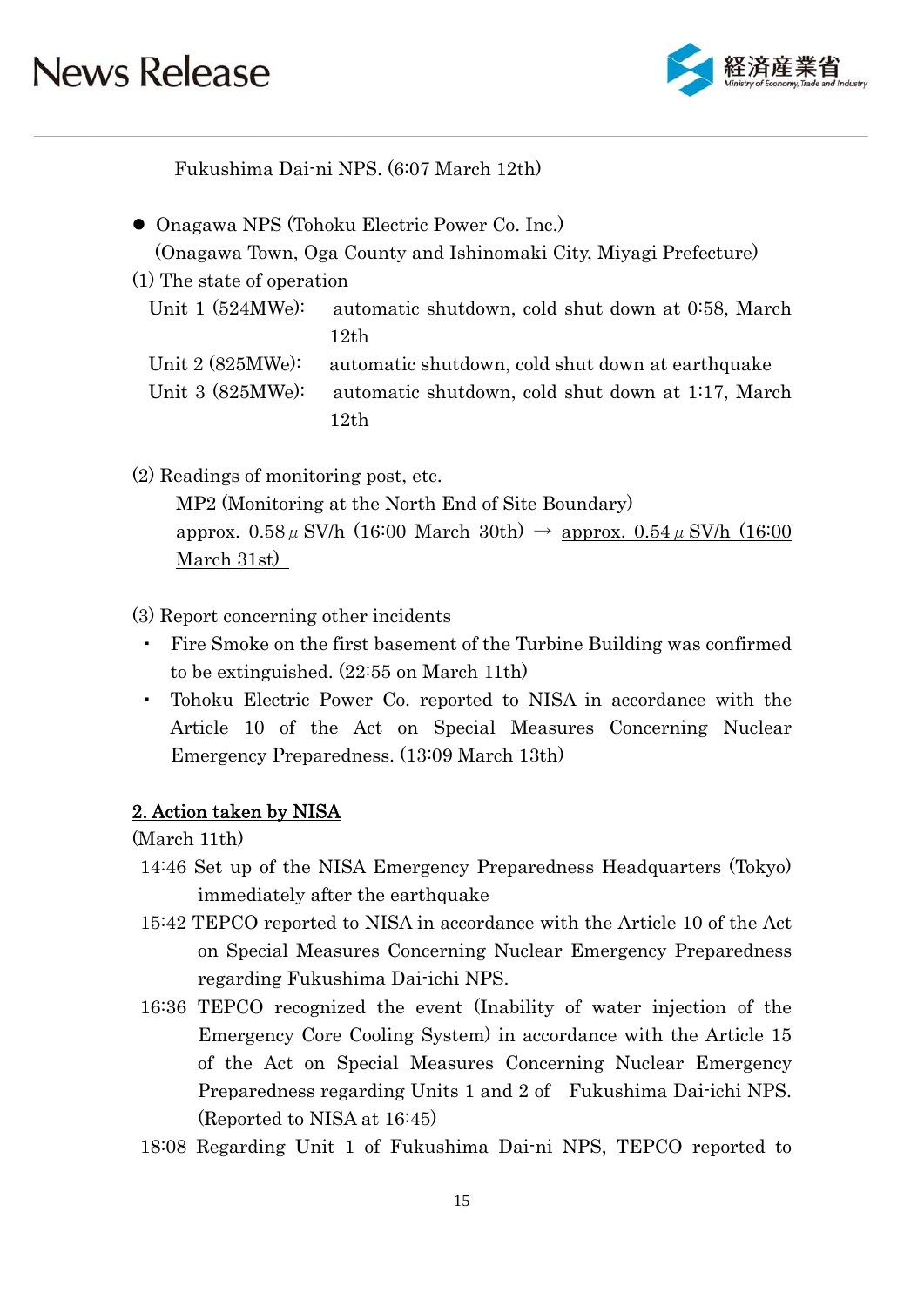

NISA in accordance with the Article 10 of the Act on Special Measures Concerning Nuclear Emergency Preparedness.

- 18:33 Regarding Units 1, 2 and 4 of Fukushima Dai-ni NPS, TEPCO reported to NISA in accordance with the Article 10 of Act on Special Measures Concerning Nuclear Emergency Preparedness.
- 19:03 The Government declared the state of nuclear emergency. (Establishment of the Government Nuclear Emergency Response Headquarters and the Local Nuclear Emergency Response Headquarters)
- 20:50 Fukushima Prefecture's Emergency Response Headquarters issued a direction for the residents within 2 km radius from Unit 1 of Fukushima Dai-ichi NPS to evacuate. (The population of this area is 1,864.)
- 21:23 Directives from the Prime Minister to the Governor of Fukushima Prefecture, the Mayor of Okuma Town and the Mayor of Futaba Town were issued regarding the event occurred at Fukushima Dai-ichi NPS, TEPCO, in accordance with the Paragraph 3, the Article 15 of the Act on Special Measures Concerning Nuclear Emergency Preparedness as follows:
	- Direction for the residents within 3km radius from Unit 1 of Fukushima Dai-ichi NPS to evacuate
	- Direction for the residents within 10km radius from Unit 1 of Fukushima Dai-ichi NPS to stay in-house
- 24:00 Vice Minister of Economy, Trade and Industry, Ikeda arrived at the Local Nuclear Emergency Response Headquarters

(March12th)

- 0:49 Regarding Units 1 TEPCO Fukushima Dai-ichi NPS, TEPCO recognized the event (Unusual rise of the pressure in PCV) in accordance with the Article 15 of the Act on Special Measures Concerning Nuclear Emergency Preparedness. (Reported to NISA at 01:20)
- 05:22 Regarding Unit 1 of Fukushima Dai-ni NPS, TEPCO recognized the event (Loss of pressure suppression function) to fall under the Article 15 of the Act on Special Measures Concerning Nuclear Emergency Preparedness. (Reported to NISA at 06:27)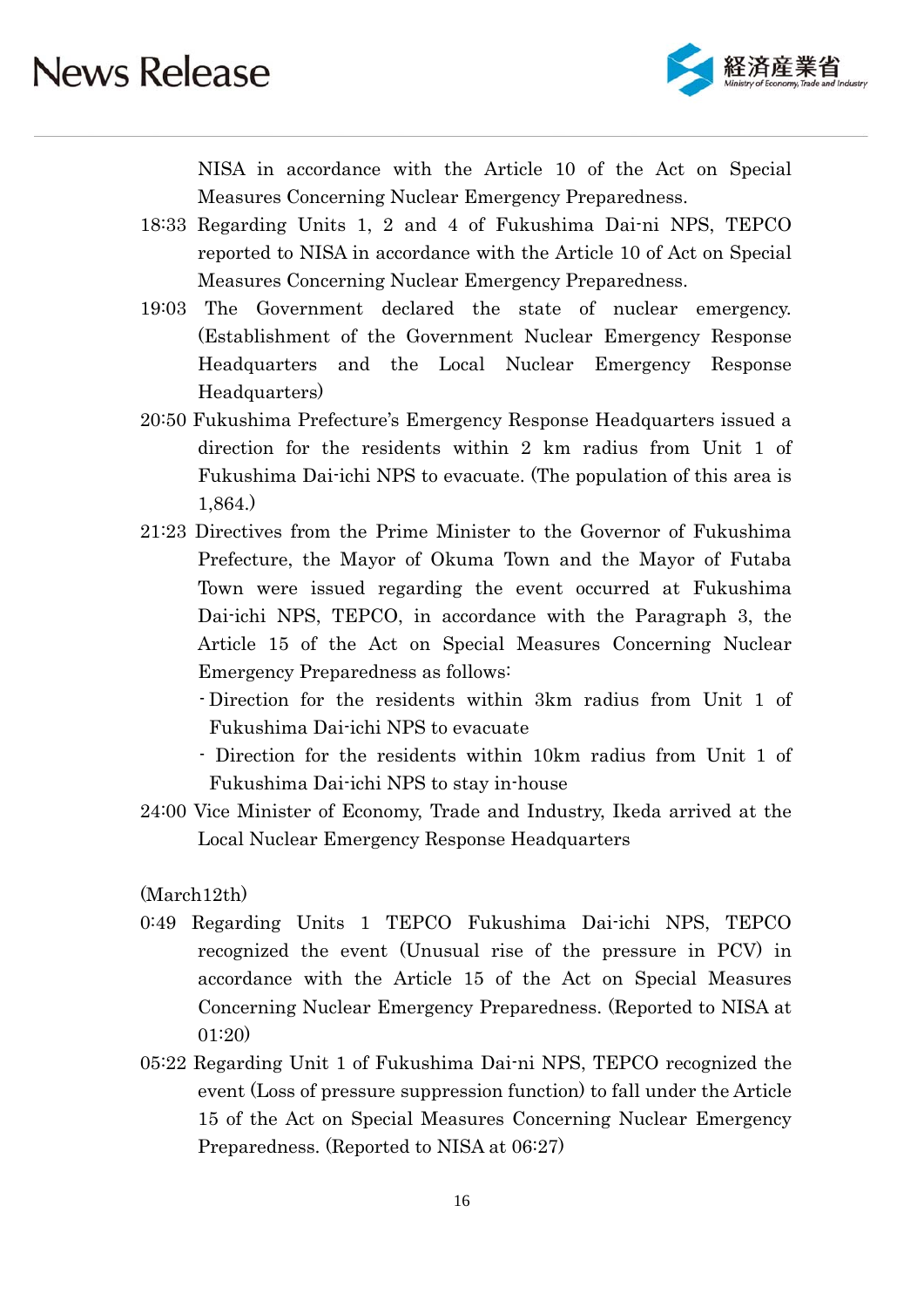

- 05:32 Regarding Unit 2 of Fukushima Dai-ni NPS, TEPCO recognized the event (Loss of pressure suppression function) to fall under the Article 15 of the Act on Special Measures Concerning Nuclear Emergency Preparedness.
- 05:44 Residents within 10km radius from Unit 1 of Fukushima Dai-ichi NPS shall evacuate by the Prime Minister Directive.
- 06:07 Regarding of Unit 4 of Fukushima Dai-ni NPS, TEPCO recognized the event (Loss of pressure suppression function) to fall under the Article 15 of the Act on Special Measures Concerning Nuclear Emergency Preparedness.
- 06:50 In accordance with the Paragraph 3, the Article 64 of the Nuclear Regulation Act, the order was issued to control the internal pressure of PCV of Units 1 and 2 of Fukushima Dai-ichi NPS.
- 07:45 Directives from the Prime Minister to the Governor of Fukushima Prefecture, the Mayors of Hirono Town, Naraha Town , Tomioka Town and Okuma Town were issued regarding the event occurred at Fukushima Dai-ni NPS, TEPCO, pursuant to the Paragraph 3, the Article 15 of the Act on Special Measures Concerning Nuclear Emergency Preparedness as follows:
	- Direction for the residents within 3km radius from Fukushima Dai-ni NPS to evacuate
	- Direction for the residents within 10km radius from Fukushima Dai-ni NPS to stay in-house
- 17:00 TEPCO reported to NISA the event (Unusual increase of radiation dose at the site boundary) falling under the Article 15 of the Act on Special Measures Concerning Nuclear Emergency Preparedness regarding Fukushima Dai-ichi NPS.
- 17:39 The Prime Minister directed evacuation of the residents within the 10 km radius from Fukushima Dai-ni NPS.
- 18:25 The Prime Minister directed evacuation of the residents within the 20km radius from Fukushima Dai-ichi NPS.
- 19:55 Directives from the Prime Minister was issued regarding seawater injection to Unit 1 of Fukushima Dai-ichi NPS.
- 20:05 Considering the Directives from the Prime Minister and pursuant to the Paragraph 3, the Article 64 of the Nuclear Regulation Act, the order was issued to inject seawater to Unit 1 of Fukushima Dai-ichi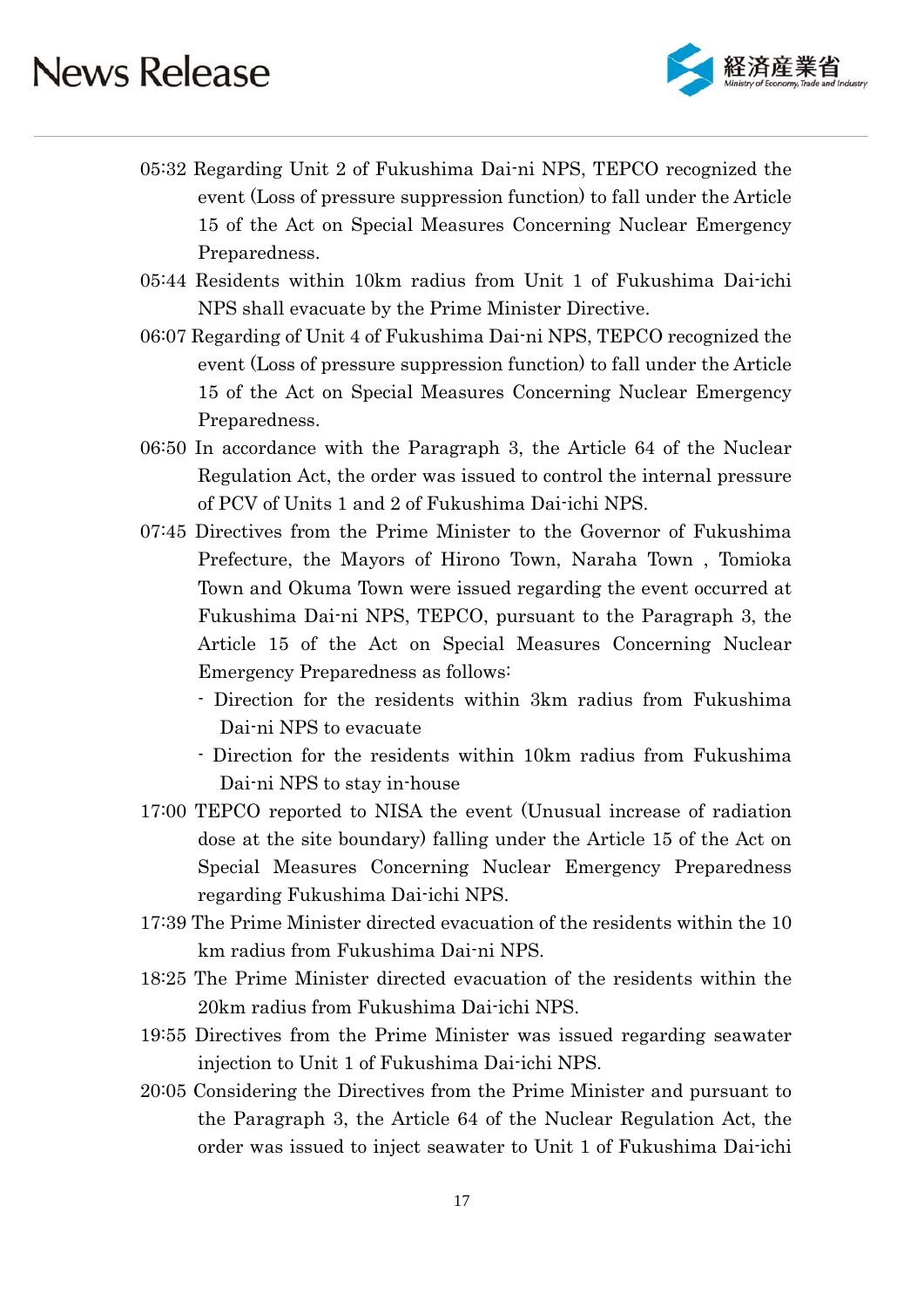

NPS and so on.

20:20 At Unit 1 of Fukushima Dai-ichi NPS, seawater injection started.

(March 13th)

- 05:38 TEPCO reported to NISA the event (Total loss of coolant injection function) falling under the Article 15 of the Act on Special Measures Concerning Nuclear Emergency Preparedness regarding Unit 3 of Fukushima Dai-ichi NPS. Recovering efforts by TEPCO of the power source and coolant injection function and the work on venting were under way.
- 09:01 TEPCO reported to NISA the event (Unusual increase of radiation dose at the site boundary) falling under the Article 15 of the Act on Special Measures Concerning Nuclear Emergency Preparedness regarding Fukushima Dai-ichi NPS.
- 09:08 Pressure suppression and fresh water injection started for Unit 3 of Fukushima Dai-ichi NPS.
- 09:20 The Pressure Vent Valve of Unit 3 of Fukushima Dai-ichi NPS was opened.
- 09:30 Directive was issued for the Governor of Fukushima Prefecture, the Mayors of Okuma Town, Futaba Town, Tomioka Town and Namie Town in accordance with the Act on Special Measures Concerning Nuclear Emergency Preparedness on the contents of radioactivity decontamination screening.
- 13:09 Tohoku Electric Power Co. reported to NISA that Onagawa NPS reached a situation specified in the Article 10 of the Act on Special Measures Concerning Nuclear Emergency Preparedness.
- 13:12 Fresh water injection was switched to seawater injection for Unit 3 of Fukushima Dai-ichi NPS.
- 14:36 TEPCO reported to NISA the event (Unusual increase of radiation dose at the site boundary) falling under the Article 15 of the Act on Special Measures Concerning Nuclear Emergency Preparedness regarding Fukushima Dai-ichi NPS.

(March 14th)

01:10 Seawater injection for Units 1 and 3 of Fukushima Dai-ichi NPS were temporarily interrupted due to the lack of seawater in pit.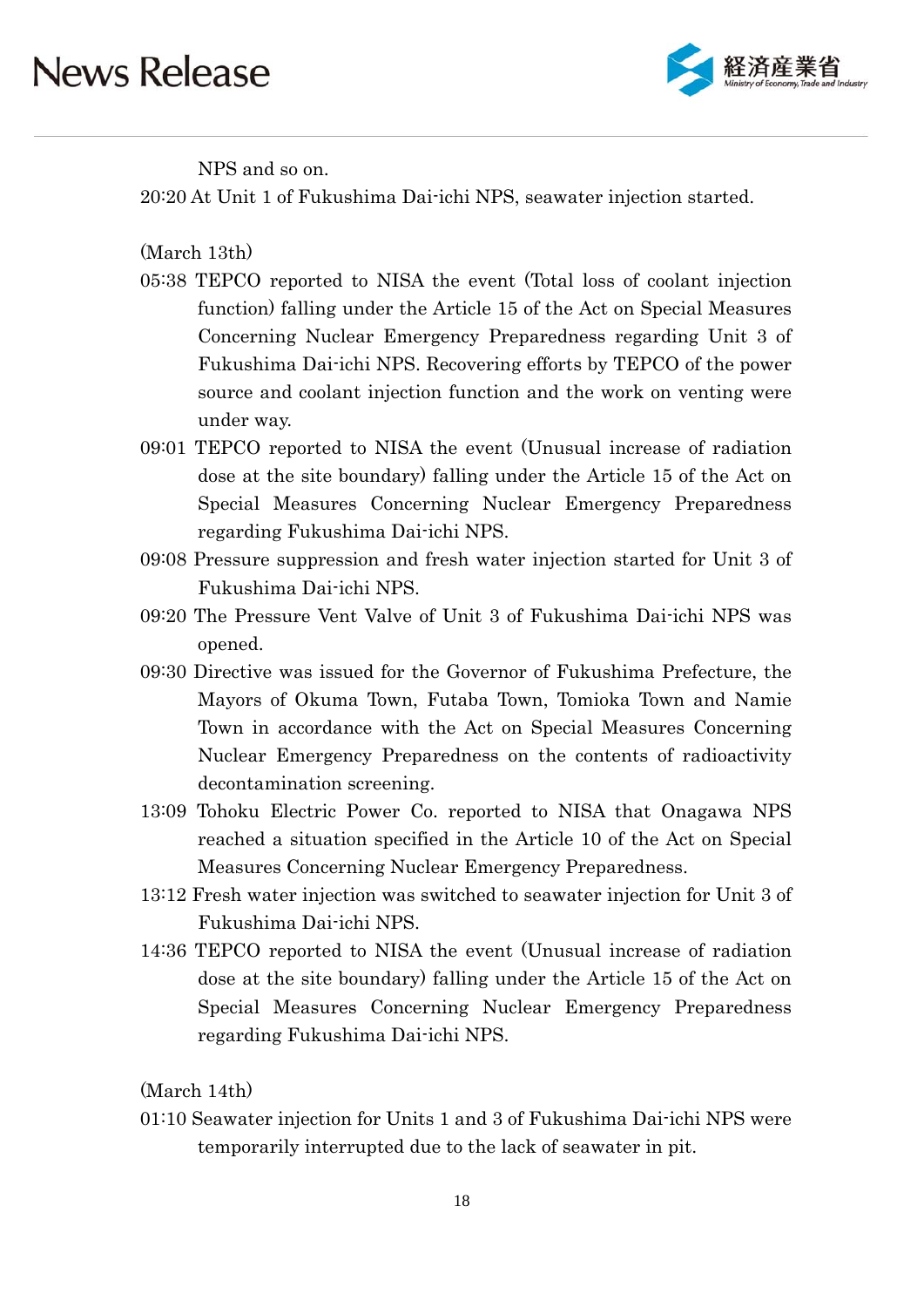

- 03:20 Seawater injection for Unit 3 of Fukushima Dai-ichi NPS was restarted.
- 04:40 TEPCO reported to NISA the event (Unusual increase of radiation dose at the site boundary) falling under the Article 15 of the Act on Special Measures Concerning Nuclear Emergency Preparedness regarding Fukushima Dai-ichi NPS.
- 05:38 TEPCO reported to NISA the event (Unusual increase of radiation dose at the site boundary) falling under the Article 15 of the Act on Special Measures Concerning Nuclear Emergency Preparedness regarding Fukushima Dai-ichi NPS.
- 07:52 TEPCO reported to NISA the event (Unusual rise of the pressure in PCV) falling under the Article 15 of the Act on Special Measures Concerning Nuclear Emergency Preparedness regarding Unit 3 of Fukushima Dai-ichi NPS.
- 13:25 Regarding Unit 2 of Fukushima Dai-ichi NPS, TEPCO recognised the event (Loss of reactor cooling function) to fall under the Article 15 of the Act on Special Measures Concerning Nuclear Emergency Preparedness.
- 22:13 TEPCO reported to NISA in accordance with the Article 10 of the Act on Special Measures Concerning Nuclear Emergency Preparedness regarding Fukushima Dai-ni NPS.
- 22:35 TEPCO reported to NISA the event (Unusual increase of radiation dose at the site boundary) falling under the Article 15 of the Act on Special Measures Concerning Nuclear Emergency Preparedness regarding Fukushima Dai-ichi NPS.

(March 15th)

- 00:00: The acceptance of experts from IAEA was decided. NISA agreed to accept the offer of dispatching of the expert on NPS damage from IAEA considering the intention by Mr. Amano, Director General of IAEA. Therefore, the schedule of expert acceptance will be planned from now on according to the situation.
- 00:00: NISA also decided the acceptance of experts dispatched from NRC.
- 07:21 TEPCO reported to NISA the event (Unusual increase of radiation dose at the site boundary) falling under the Article 15 of the Act on Special Measures Concerning Nuclear Emergency Preparedness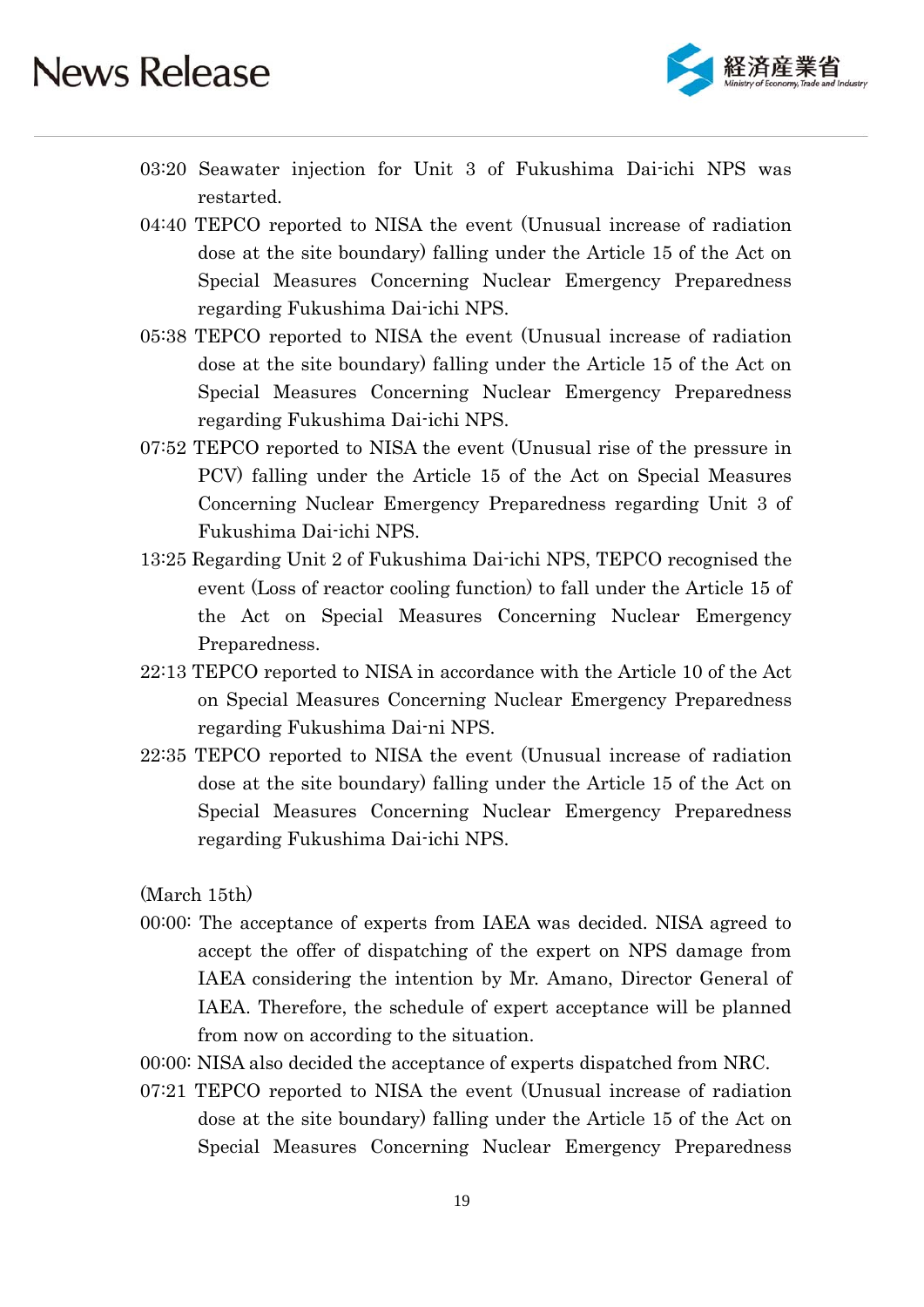

regarding Fukushima Dai-ichi NPS.

- 07:24 Incorporated Administration Agency, Japan Atomic Energy Agency (JAEA) reported to NISA in accordance with the Article 10 of the Act on Special Measures Concerning Nuclear Emergency Preparedness regarding Nuclear Fuel Cycle Engineering Laboratories, Tokai Research and Development Centre.
- 07:44 JAEA reported to NISA in accordance with the Article 10 of the Act on Special Measures Concerning Nuclear Emergency Preparedness regarding Nuclear Science Research Institute.
- 08:54 TEPCO reported to NISA the event (Unusual increase of radiation dose at the site boundary) falling under the Article 15 of the Act on Special Measures Concerning Nuclear Emergency Preparedness regarding Fukushima Dai-ichi NPS.
- 10:30 According to the Nuclear Regulation Act, the Minister of Economy, Trade and Industry issued the directions as follows.
	- For Unit 4: To extinguish fire and to prevent the occurrence of re-criticality
	- For Unit 2: To inject water to reactor vessel promptly and to vent Drywell.
- 10:59 Considering the possibility of lingering situation, it was decided that the function of the Local Nuclear Emergency Response Headquarters was moved to the Fukushima Prefectural Office.
- 11:00 The Prime Minister directed the in-house stay area. In-house stay was additionally directed to the residents in the area from 20 km to 30 km radius from Fukushima Dai-ichi NPS considering in-reactor situation.
- 16:30 TEPCO reported to NISA the event (Unusual increase of radiation dose at the site boundary) falling under the Article 15 of the Act on Special Measures Concerning Nuclear Emergency Preparedness regarding Fukushima Dai-ichi NPS.
- 22:00 According to the Nuclear Regulation Act, the Minister of Economy, Trade and Industry issued the following direction. For Unit 4: To implement the injection of water to the Spent Fuel Pool.
- 23:46 TEPCO reported to NISA the event (Unusual increase of radiation dose at the site boundary) falling under the Article 15 of the Act on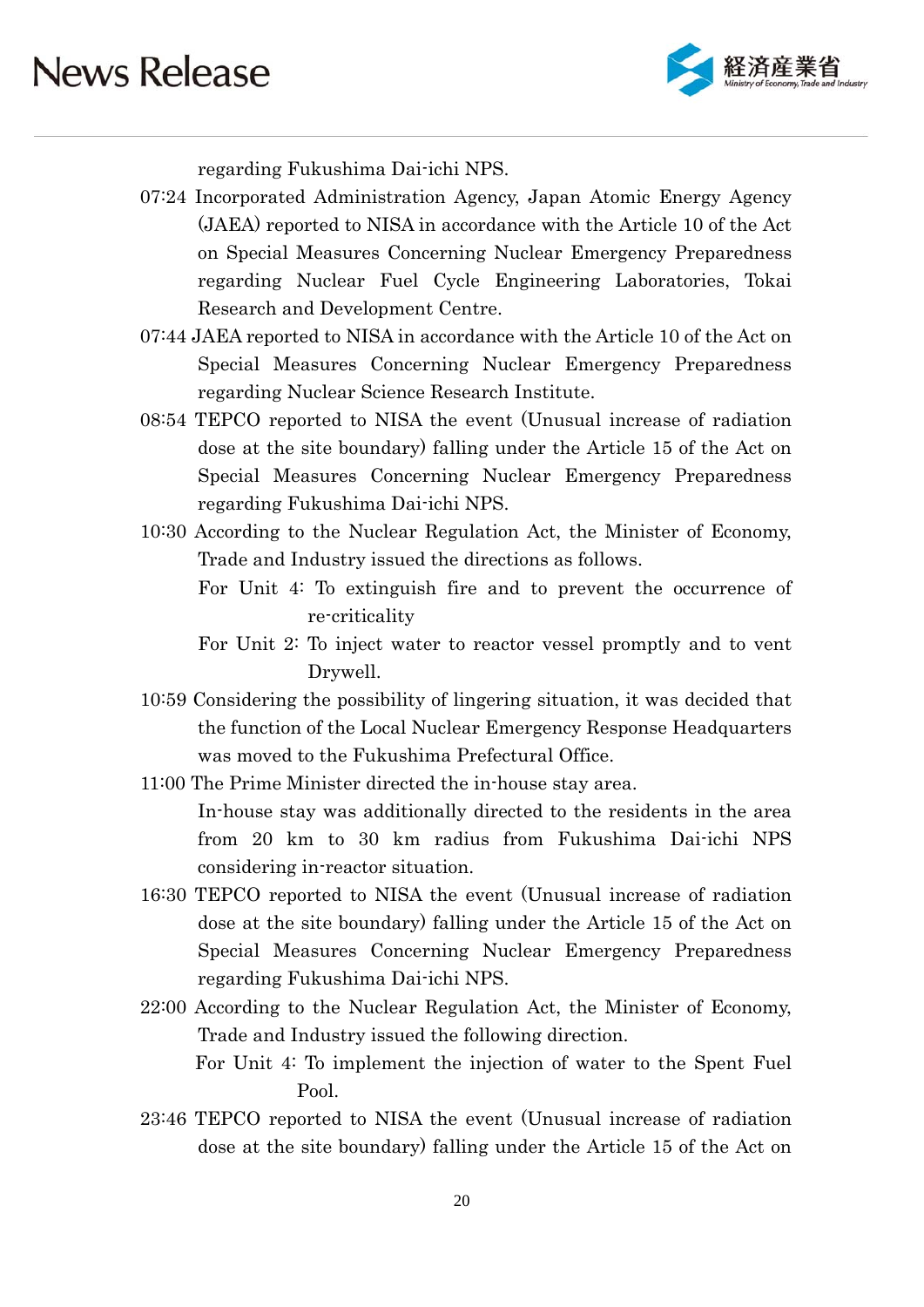

Special Measures Concerning Nuclear Emergency Preparedness regarding Fukushima Dai-ichi NPS.

(March 18th)

- 13:00 Ministry of Education, Culture, Sports, Science and Technology decided to reinforce the nation-wide monitoring survey in the emergency of Fukushima Dai-ichi and Dai-ni NPS.
- 15:55 TEPCO reported to NISA on the accidents and failure at Units 1, 2, 3 and 4 of Fukushima Dai-ichi NPS (Leakage of the radioactive materials inside of the reactor buildings to non-controlled area of radiation) pursuant to the Article 62-3 of the Nuclear Regulation Act.
- 16:48 Japan Atomic Power Co. reported to NISA accidents and failures in Tokai NPS (Failure of the seawater pump motor of the emergency diesel generator 2C) pursuant to the Article 62-3 of the Nuclear Regulation Act.

(March 19th)

07:44 The second unit of Emergency Diesel Generator (A) for Unit 6 started up.

 TEPCO reported to NISA that the pump for RHR (C) for Unit 5 started up and started to cooling Spent Fuel Storage Pool. (Power supply: Emergency Diesel Generator for Unit 6)

08:58 TEPCO reported to NISA the event (Unusual increase of radiation dose at the site boundary) falling under the Article 15 of the Act on Special Measures Concerning Nuclear Emergency Preparedness regarding Fukushima Dai-ichi NPS.

(March 20th)

23:30 Directive from Local Nuclear Emergency Response Headquarters to the Prefectural Governor and the heads of cities, towns and villages (Tomioka Town, Hutaba Town, Okuma Town, Namie Town, Kawauchi Village, Naraha Town, Minamisouma City, Tamura City, Kazurao Village, Hirono Town, Iwaki City and Iidate Village) was issued regarding the change of the reference value for the screening level for decontamination of radioactivity.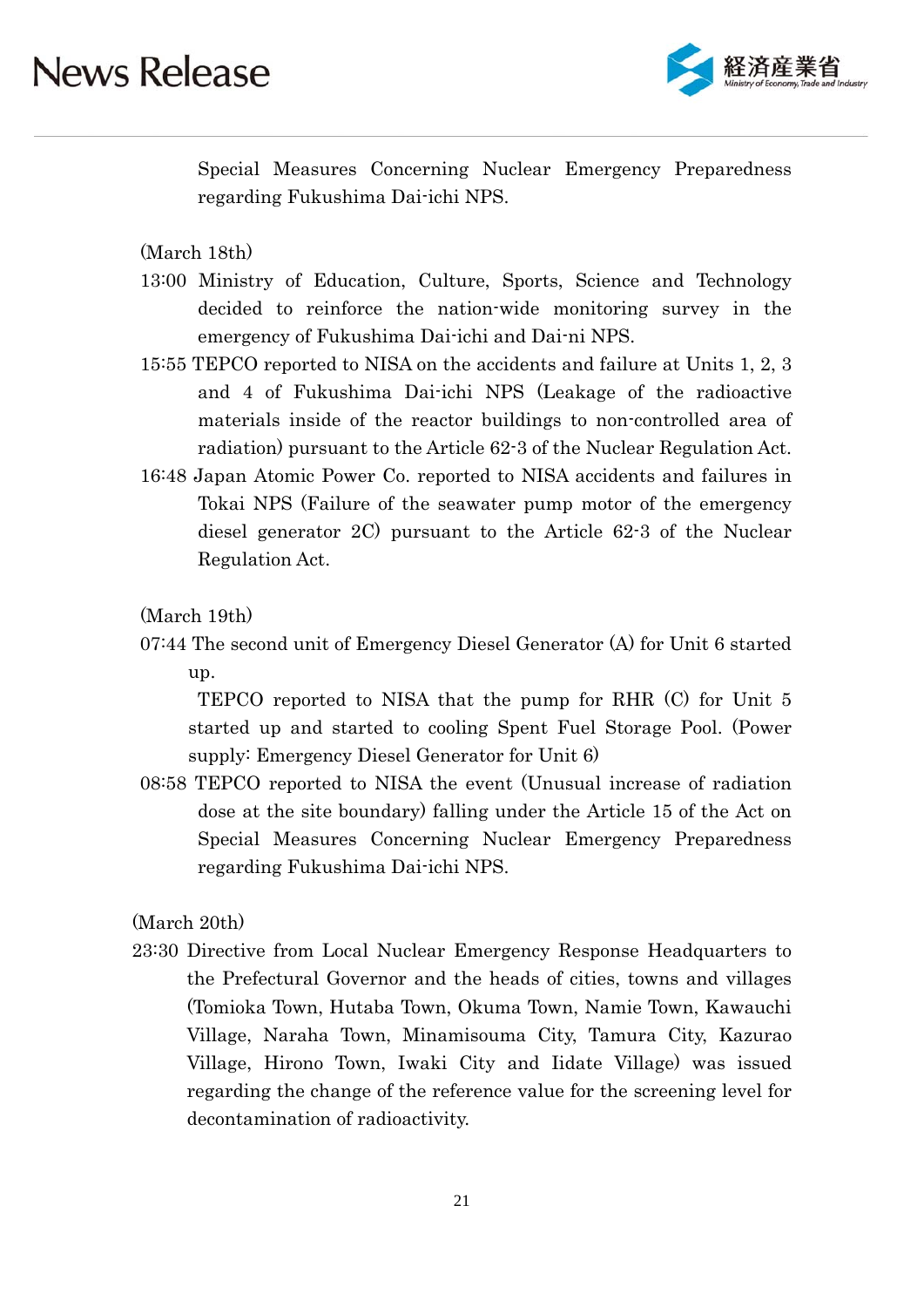

#### (March 21st)

- 07:45 Directive titled as "Administration of the stable Iodine" was issued from Local Nuclear Emergency Response Headquarters to the Prefectural Governor and the heads of cities, towns and villages (Tomioka Town, Hutaba Town, Okuma Town, Namie Town, Kawauchi Village, Naraha Town, Minamisouma City, Tamura City, Kazurao Village, Hirono Town, Iwaki City and Iidate Village), which directs the above-mentioned governor and the heads to administer stable Iodine under the direction of the headquarters and in the presence of medical experts, and not to administer it on personal judgements.
- 16:45 Directive titled as "Ventilation for using heating equipments within the in-house evacuation zone" was issued from the Director-General of Local Nuclear Emergency Response Headquarters to the Prefectural Governor and the heads of cities, towns and villages (Tomioka Town, Hutaba Town, Okuma Town, Namie Town, Kawauchi Village, Naraha Town, Minamisouma City, Tamura City, Kazurao Village, Hirono Town, Iwaki City and Iidate Village), which directs the above-mentioned governor and heads to publicly announce the guidance to the residents within the in-house evacuation zone, concerning the indoor use of heating equipments that require ventilation, in order to avoid poisoning from carbon monoxide and to reduce exposure.
- 17:50 Directive from the Director-general of the Government Nuclear Emergency Response Headquarters to the Prefectural Governors of Fukushima, Ibaraki, Tochigi and Gunma was issued, which direct the above-mentioned governors to issue a request to relevant businesses and people to suspend shipment of spinach, Kakina (a green vegetable) and raw milk for the time being.

(March 22nd)

16:00 NISA received the response (Advice) from Nuclear Safety Commission Emergency Technical Advisory Body to the request for advice made by NISA, regarding the report from TEPCO titled as "The Results of Analysis of Seawater" dated March 22nd.

#### (March 25th)

NISA directed orally to the TEPCO regarding the exposure of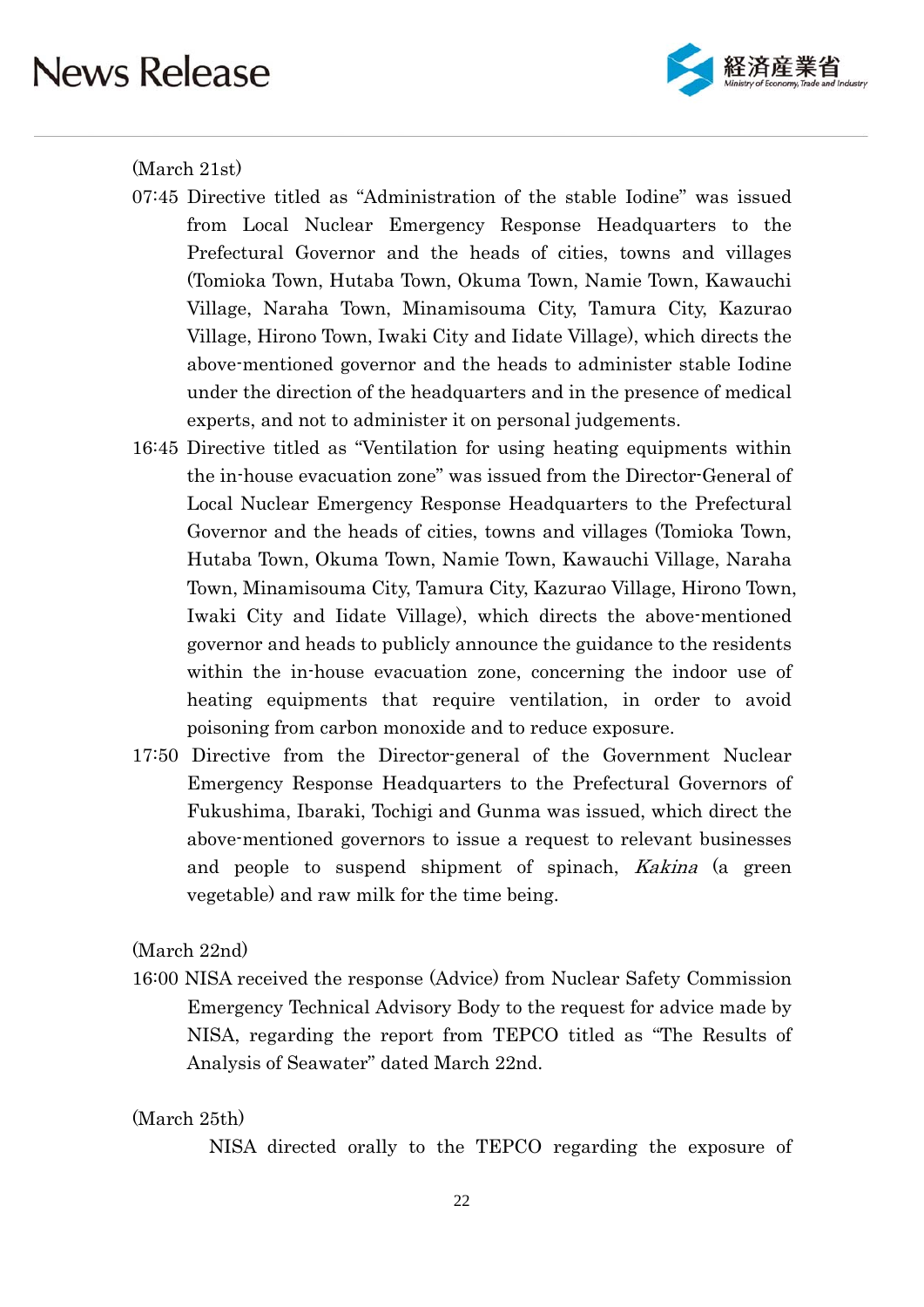

workers at the turbine building of Unit 3 of Fukushima Dai-ichi Nuclear Power Station occurred on March 24th, to review immediately and to improve its radiation control measures from the viewpoint of preventing a recurrence.

#### (March 28th)

 Regarding the mistake in the evaluation of the concentration measurement in the stagnant water on the basement floor of the turbine building of Unit 2 of Fukushima Dai-ichi NPS announced by TEPCO on 27 March, NISA directed TEPCO orally to prevent the recurrence of such a mistake.

13:50 Receiving the suggestion by the special meeting of Nuclear Safety Commission (Stagnant water on the underground floor of the turbine building at Fukushima Dai-ichi Plant Unit 2), NISA directed TEPCO orally to add the sea water monitoring points and carry out the groundwater monitoring.

 Regarding the delay in the reporting of the water confirmed outside of the turbine buildings, NISA directed TEPCO to accomplish the communication in the company on significant information in a timely manner and to report it in a timely and appropriate manner.

(March 29th)

11:16 The report was received, regarding the accident and trouble etc. in Onagawa NPS of Tohoku Electric Power Co. Inc. (the trouble of pump of component cooling water system etc. in Unit 2 and the fall of heavy oil tank for auxiliary boiler of Unit 1 by tsunami), pursuant to the Article 62-3 of the Nuclear Regulation Act and the Article 3 of the Ministerial Ordinance for the Reports related to Electricity.

In order to strengthen the system to assist the nuclear accident sufferers, the "Team to Assist the Lives of the Nuclear Accident Sufferers" headed by the Minister of Economy, Trade and Industry was established and the visits, etc. by the team to relevant cities, towns and villages were carried out.

#### (March 30th)

Directions as to implement the emergency safety measures for the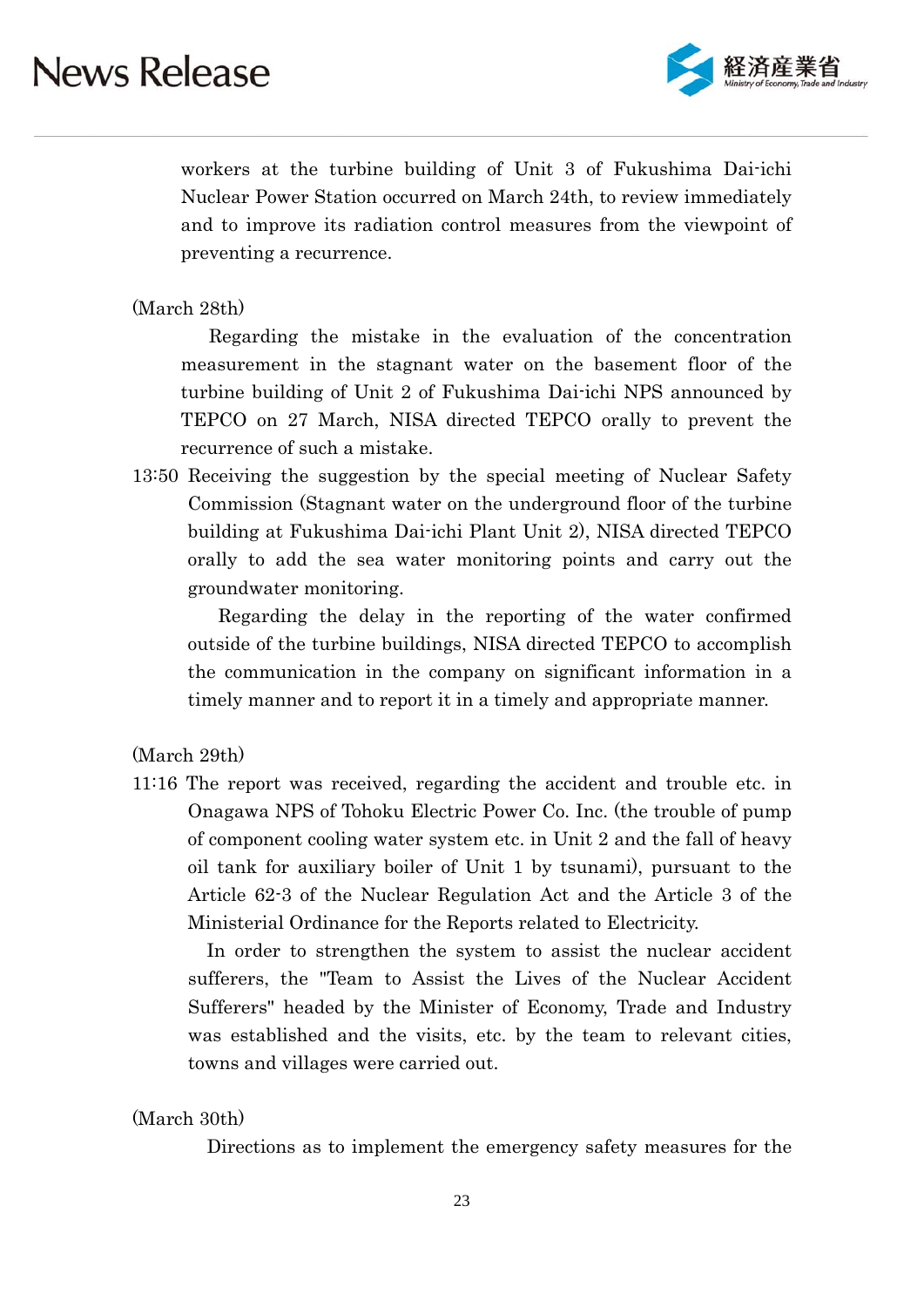

other power stations considering the accident of Fukushima Dai-ichi and Dai-ni NPSs in 2011 was issued and handed to each electric power company and the relevant organization.

(March 31st)

Regarding the break-in of the propaganda vehicle to Fukushima Dai-ni NPS on 31 March, NISA directed TEPCO orally to take the carefully thought-out measures regarding physical protection, etc..

NISA alerted TEPCO to taking the carefully though-out measures regarding <u>radiation</u> control for workers.

### (April 1st)

 NISA strictly alerted TEPCO to taking appropriate measures concerning the following three matters regarding the mistake in the result of nuclide analysis.

- Regarding the past evaluation results on nuclide analysis, all the nuclides erroneously evaluated should be identified and the re-evaluation on them should be promptly carried out.
- The causes for the erroneous evaluation should be investigated and the thorough measures for preventing the recurrence should be taken.
- Immediate notification should be done in the stage when any erroneous evaluation results, etc. are identified.
- $\leq$  Possibility on radiation exposure (As of 09:30 April 1st)  $\geq$
- 1. Exposure of residents
- (1) Including the about 60 evacuees from Futaba Public Welfare Hospital to Nihonmatsu City Fukushima Gender Equality Centre, as the result of measurement of 133 persons at the Centre, 23 persons counted more than 13,000 cpm were decontaminated.
- (2) The 35 residents transferred from Futaba Public Welfare Hospital to Kawamata Town Saiseikai Kawamata Hospital by private bus arranged by Fukushima Prefecture were judged to be not contaminated by the Prefectural Response Centre.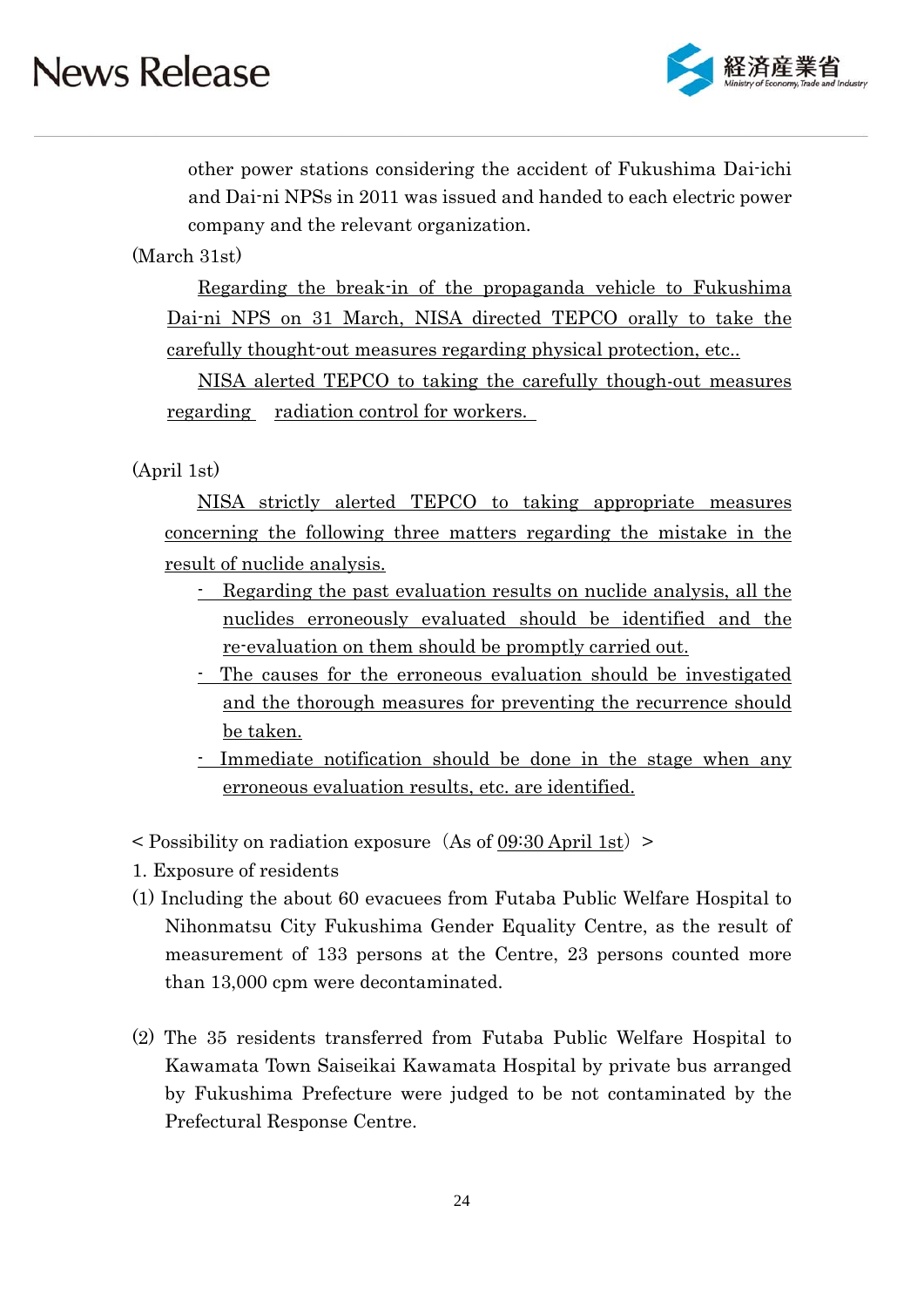

(3) As for the about 100 residents in Futaba Town evacuated by bus, the results of measurement for 9 of the 100 residents were as follows. The evacuees, moving outside the Prefecture (Miyagi Prefecture), were divided into two groups, which joined later to Nihonmatsu City Fukushima Gender Equality Centre.

| No. of Counts                           | No. of Persons |
|-----------------------------------------|----------------|
| $18,000$ cpm                            |                |
| 30,000-36,000cpm                        |                |
| $40,000$ cpm                            |                |
| little less than 40,000cpm <sup>*</sup> |                |
| very small counts                       |                |

 \*(These results were measured without shoes, though the first measurement exceeded 100,000cpm.)

(4) The screening was started at the Off site Centre in Okuma Town from March 12th to 15th. 162 people received examination until now. At the beginning, the reference value was set at 6,000cpm. 110 people were at the level below 6,000 cpm and 41 people were at the level of 6,000 cpm or more. When the reference value was increased to 13,000 cpm afterward, 8 people were at the level below 13,000 cpm and 3 people are at the level of 13,000 cpm or more.

The 5 out of 162 people examined were transported to hospital after being decontaminated.

- (5) The Fukushima Prefecture carried out the evacuation of patients and personnel of the hospitals located within 10km area. The screening of all the members showed that 3 persons have the high counting rate. These members were transported to the secondary medical institute of exposure. As a result of the screening on 60 fire fighting personnel involved in the transportation activities, the radioactivity higher than twice of the back ground was detected on 3 members. Therefore, all the 60 members were decontaminated.
- (6) Fukushima Prefecture has started the screening from 13 March. It is carried out by rotating the evacuation sites and at the 13 places (set up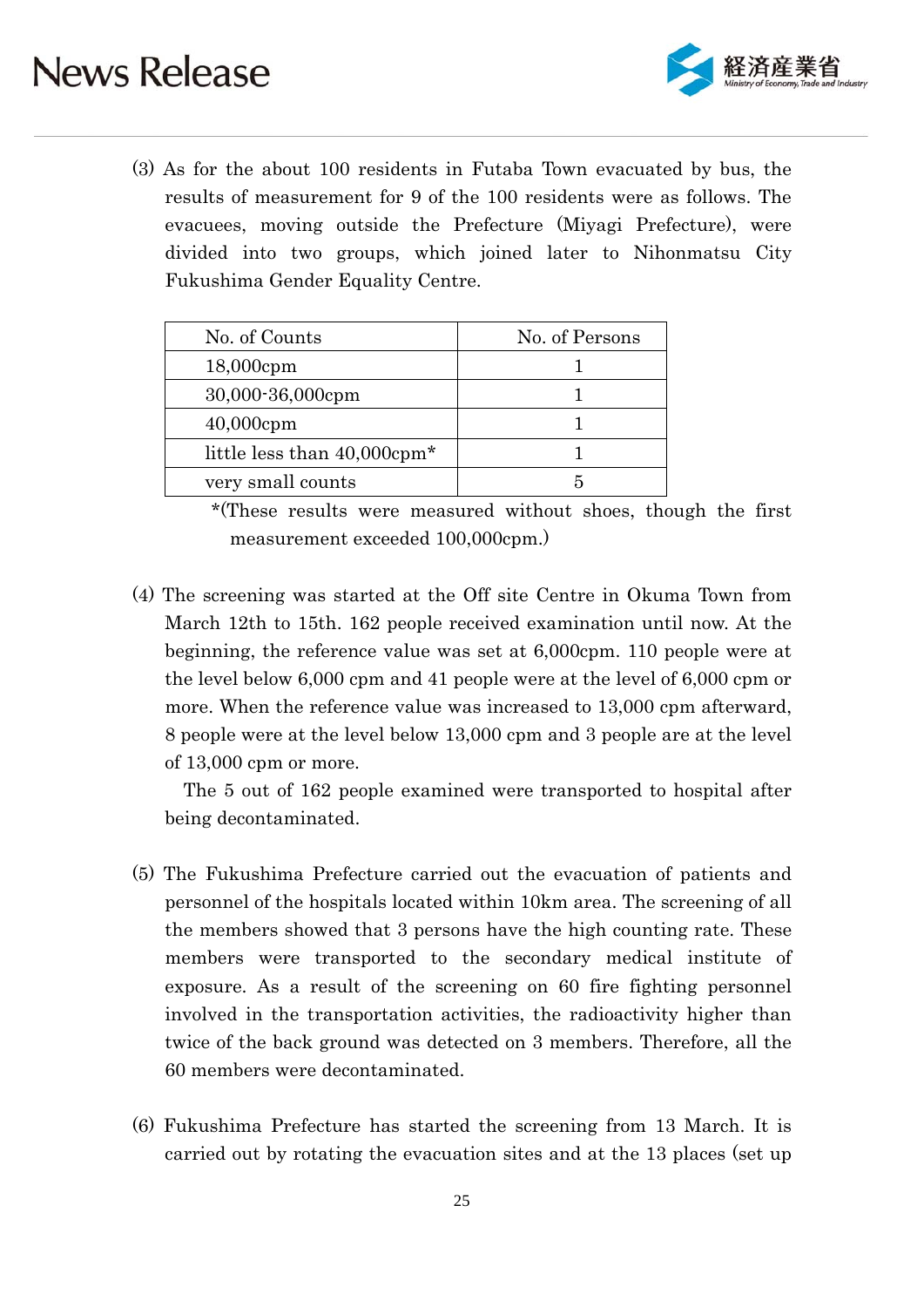

permanently) such as health offices. Up until March 29th, the screening was done to 106,095 people. Among them, 102 people were above the 100,000cpm, but when measured these people again without clothes, etc., the counts decreased to 100,000cpm and below, and there was no case which affects health.

2. Exposure of workers

As for the workers conducting operations in Fukushima Dai-ichi NPS, the total number of people who were at the level of exposure more than 100mSv becomes 21.

For two out of the three workers who were confirmed to be at the level of exposure more than 170mSv on March 24, the attachment of radioactive material on the skin of both legs was confirmed. As the two workers were judged to have a possibility of beta ray burn, they were transferred to the Fukushima Medical University Hospital, and after that, on March 25th, all of the three workers arrived at the National Institute of Radiological Sciences in the Chiba Prefecture. As the result of examination, the level of exposure of their legs was estimated to be from 2 to 3 Sv. The level of exposure of both legs and internal did not require medical treatment, but they decided to monitor the progress of all three workers in the hospital. All the three workers have been discharged from the hospital around the noon on 28 March.

#### 3. Others

- (1) 4 members of Self-Defence Force who worked in Fukushima Dai-ichi NPS were injured by explosion. One member was transferred to National Institute of Radiological Sciences. After the examination, judged that there were wounds but no risk for health from the exposure, the one was released from the hospital on March 17th. No other exposure of the Self-Defence Force member was confirmed at the Ministry of Defence.
- (2) As for policeman, the decontaminations of two policemen were confirmed by the National Police Agency. Nothing unusual was reported.
- (3) On March 24th, examinations of thyroid gland for 66 children aged from 1 to 15 years old were carried out at the Kawamata Town public health Center. The result was at not at the level of having harmful influence.
- (4) From March 26th to 27th, examinations of thyroid gland for 137 children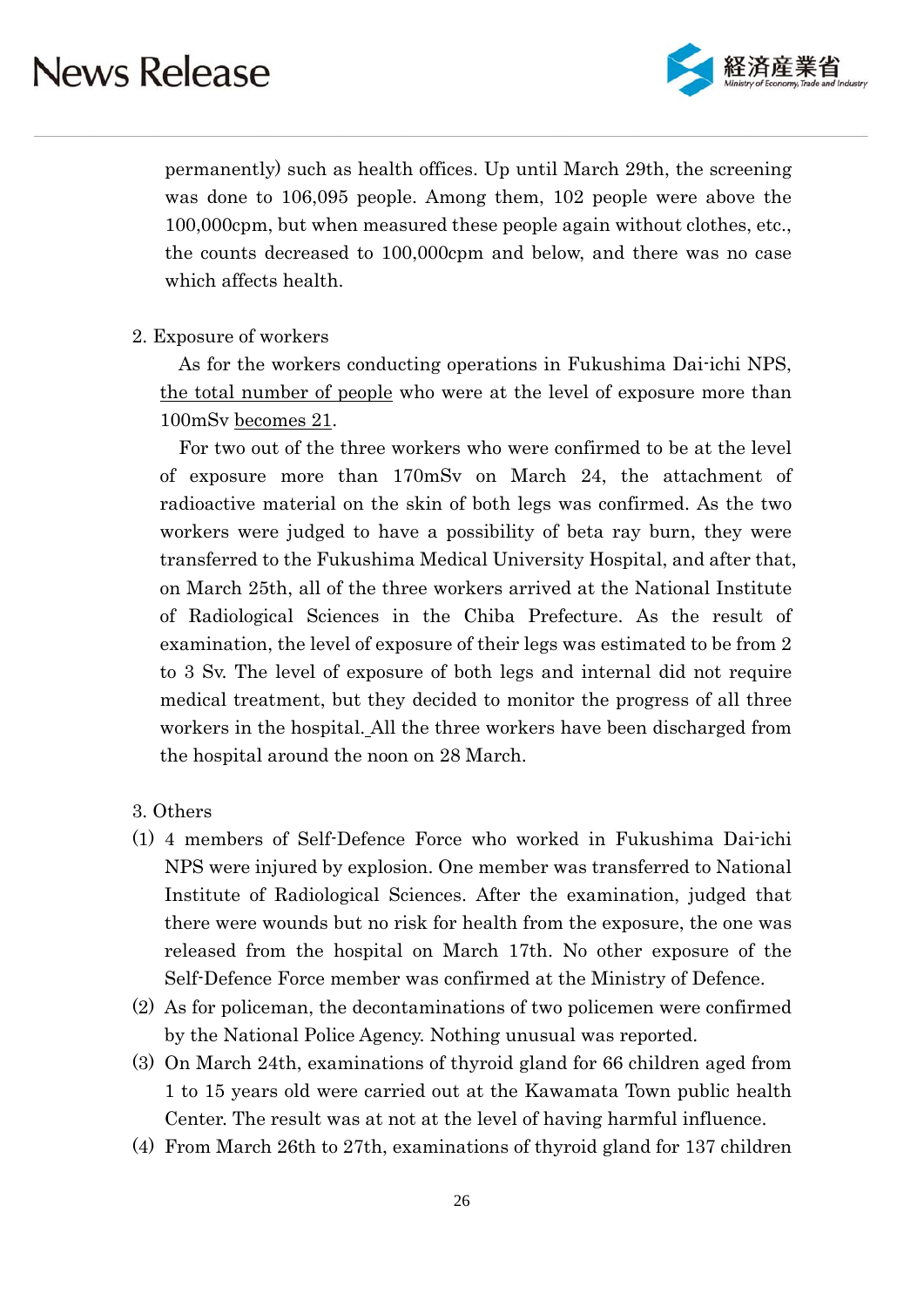

aged from 1 to 15 years old were carried out at the Iwaki City Public Health Center. The result was not at the level of having harmful influence.

<Directive of screening levels for decontamination of radioactivity>

(1) On March 20th, the Local Nuclear Emergency Response Headquarters issued the directive to change the reference value for the screening level for decontamination of radioactivity as the following to the Prefectural Governor and the heads of cities, towns and villages (Tomioka Town, Hutaba Town, Okuma Town, Namie Town, Kawauchi Village, Naraha Town, Minamisouma City, Tamura City, Kazurao Village, Hirono Town, Iwaki City and Iidate Village).

 $Old: 40 Bq/cm<sup>2</sup> measured by a gamma-ray survey meter or 6,000 rpm$ New : 1  $\mu$  Sv/hour (dose rate at 10cm distance) or 100,000cpm equivalent

<Directives of administrating stable Iodine during evacuation>

- (1) On March 16th, the Local Nuclear Emergency Response Headquarters issued "Directive to administer the stable Iodine during evacuation from the evacuation area (20 km radius)" to the Prefectural Governor and the heads of cities, towns and villages (Tomioka Town, Hutaba Town, Okuma Town, Namie Town, Kawauchi Village, Naraha Town, Minamisouma City, Tamura City, Kazurao Village, Hirono Town, Iwaki City and Iidate Village).
- (2) On March 21st, the Local Nuclear Emergency Response Headquarters issued Directive titled as "Administration of the stable Iodine" to the Prefectural Governor and the heads of cities, towns and villages (Tomioka Town, Hutaba Town, Okuma Town, Namie Town, Kawauchi Village, Naraha Town, Minamisouma City, Tamura City, Kazurao Village, Hirono Town, Iwaki City and Iidate Village), which directs the above-mentioned governor and heads to administer stable Iodine under the direction of the headquarters and in the presence of medical experts, and not to administer it on personal judgements.

 $\leq$ Situation of the injured (As of 15:00 March 31st)

1. Injury due to earthquake on 11 March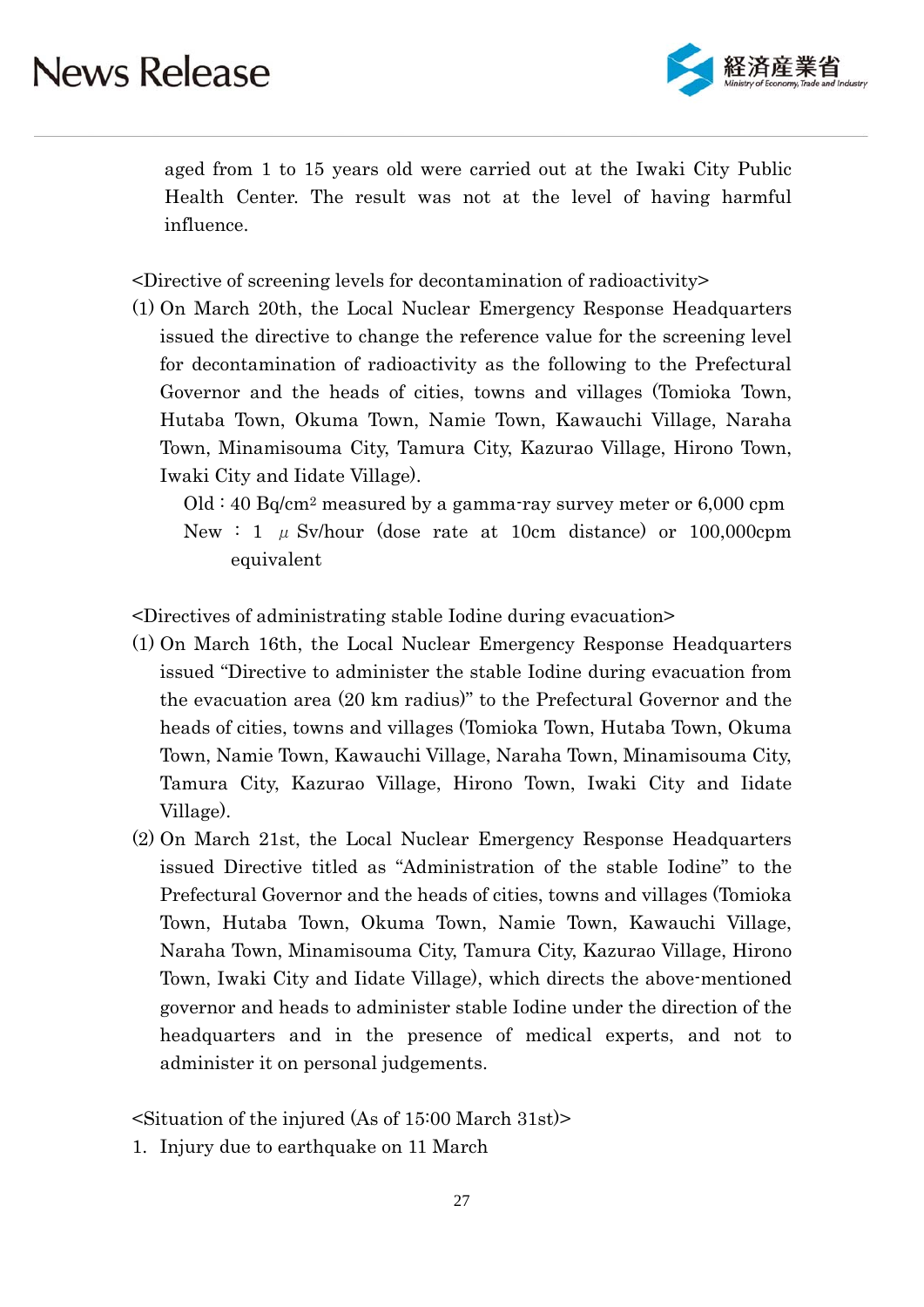

- Two employees (slightly, have already gone back working)
- Two subcontract employees (one fracture in both legs, be in hospital)
- Two missing (TEPCO's employee, missing in the turbine building of Unit 4)
- 2. Injury due to the explosion of Unit 1 of Fukushima Dai-ichi NPS on 12 March
	- Four employees (two TEPCO's employees and two subcontractor's employees) were injured at the explosion and smoke of Unit 1 around turbine building (non-controlled area of radiation) and were examined by Kawauchi Clinic. Two TEPCO's employees return to work again and two subcontractors' employees are under home treatment.
- 3. Injury due to the explosion of Unit 3 of Fukushima Dai-ichi NPS on 14 March.
	- Four TEPCO's employees (They have already return to work.)
	- Three subcontractor employees (They have already return to work.)
	- Four members of Self-Defence Force (one of them was transported to National Institute of Radiological Sciences considering internal possible exposure. The examination resulted in no internal exposure. The member was discharged from the institute on March 17th.)
- 4. Other injuries
	- Tow subcontractor's employees were injured during working at temporary control panel of power source in the Common Spent Fuel Pool, transported to where were industrial medical doctors the Fukushima Dai-ni NPS on 22 and 23 March. (One employee has already returned to work and the other is under home treatment.)
	- One emergency patient on 12 March. (cerebral infarction, transported by the ambulance, be in hospital)
	- Ambulance was requested for one employee complaining the pain at left chest outside of control area on March 12. (conscious, under home treatment)
	- Two employees complaining discomfort wearing full-face mask in the main control room were transported to Fukushima Dai-ni NPS for a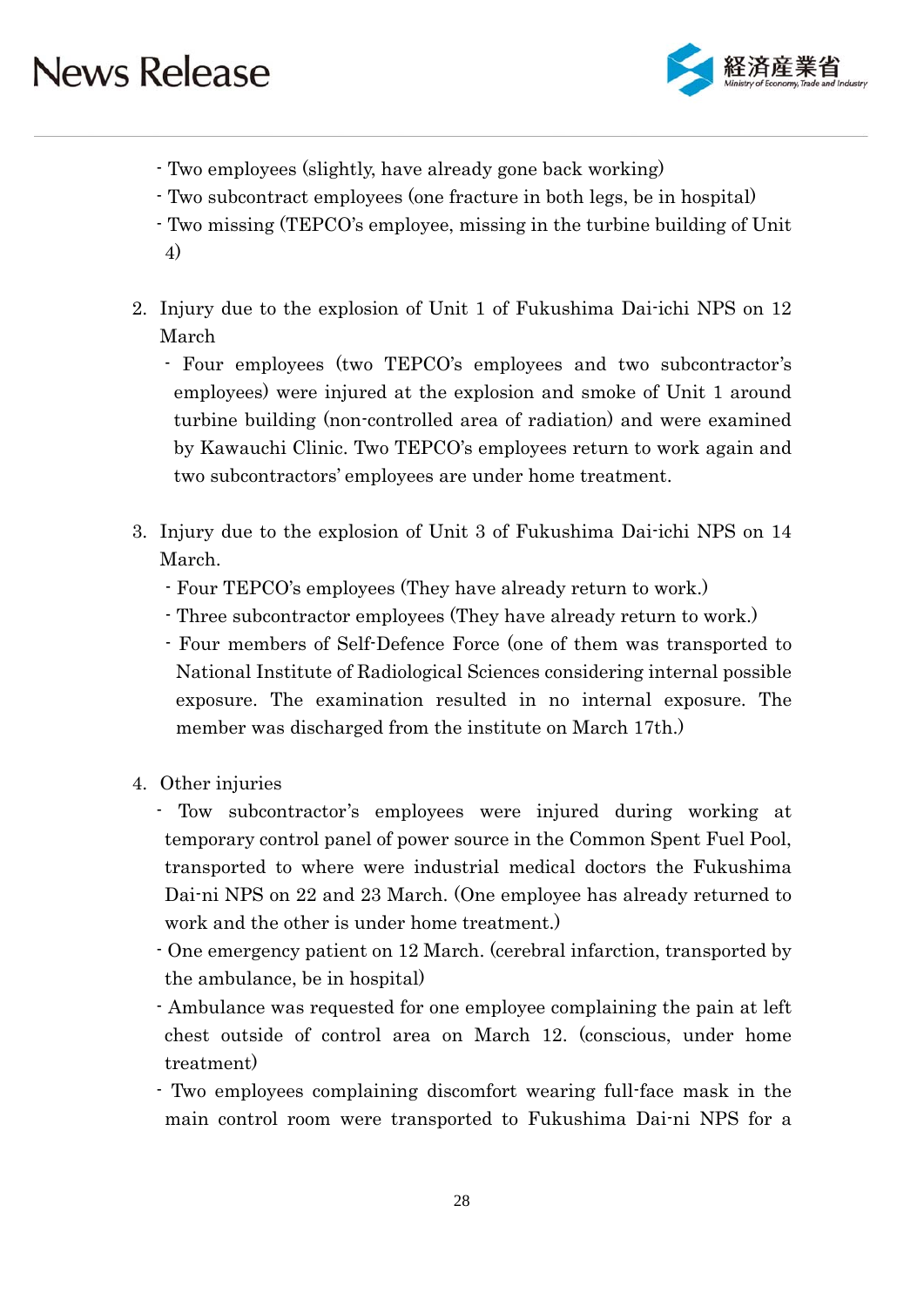

consultation with an industrial doctor on 13 March. (One employee has already returned to work and the other is under home treatment.)

 $\leq$ Situation of resident evacuation (As of 09:30 April 1st)>

At 11:00 March 15th, the Prime Minister directed in-house stay to the residents in the area from 20 km to 30 km radius from Fukushima Dai-ichi NPS. The directive was conveyed to Fukushima Prefecture and related municipalities.

Regarding the evacuation as far as 20-km from Fukushima Dai-ichi NPS and 10-km from Fukushima Dai-ni NPS, necessary measures have already been taken.

- ・ The in-house stay in the area from 20 km to 30 km from Fukushima Dai-ichi NPS is made fully known to the residents concerned.
- ・Cooperating with Fukushima Prefecture, livelihood support to the residents in the in-house stay area are implemented.
- ・On March 28th, Chief Cabinet Secretary mentioned the continuation of the limited-access within the area of 20 km from Fukushima Dai-ichi NPS. On the same day, the Local Nuclear Emergency Response Headquarters notified the related municipalities of forbidding entry to the evacuation area within the 20 km zone.

<Directives regarding foods and drinks>

Directive from the Director-General of the Government Nuclear Emergency Response Headquarters to the Prefectural Governors of Fukushima, Ibaraki, Tochigi and Gunma was issued, which directed above-mentioned governors to suspend shipment and so on of the following products for the time being.

(1) Items under the suspension of shipment and restriction of intake (As of March 29th)

| Prefectures | Suspension of shipment          | Restriction of intake       |
|-------------|---------------------------------|-----------------------------|
|             | Fukushima   Non-head type leafy | Non-head type leafy         |
| Prefecture  | vegetables, head type leafy     | vegetables, head type leafy |
|             | vegetables, flowerhead          | vegetables, flowerhead      |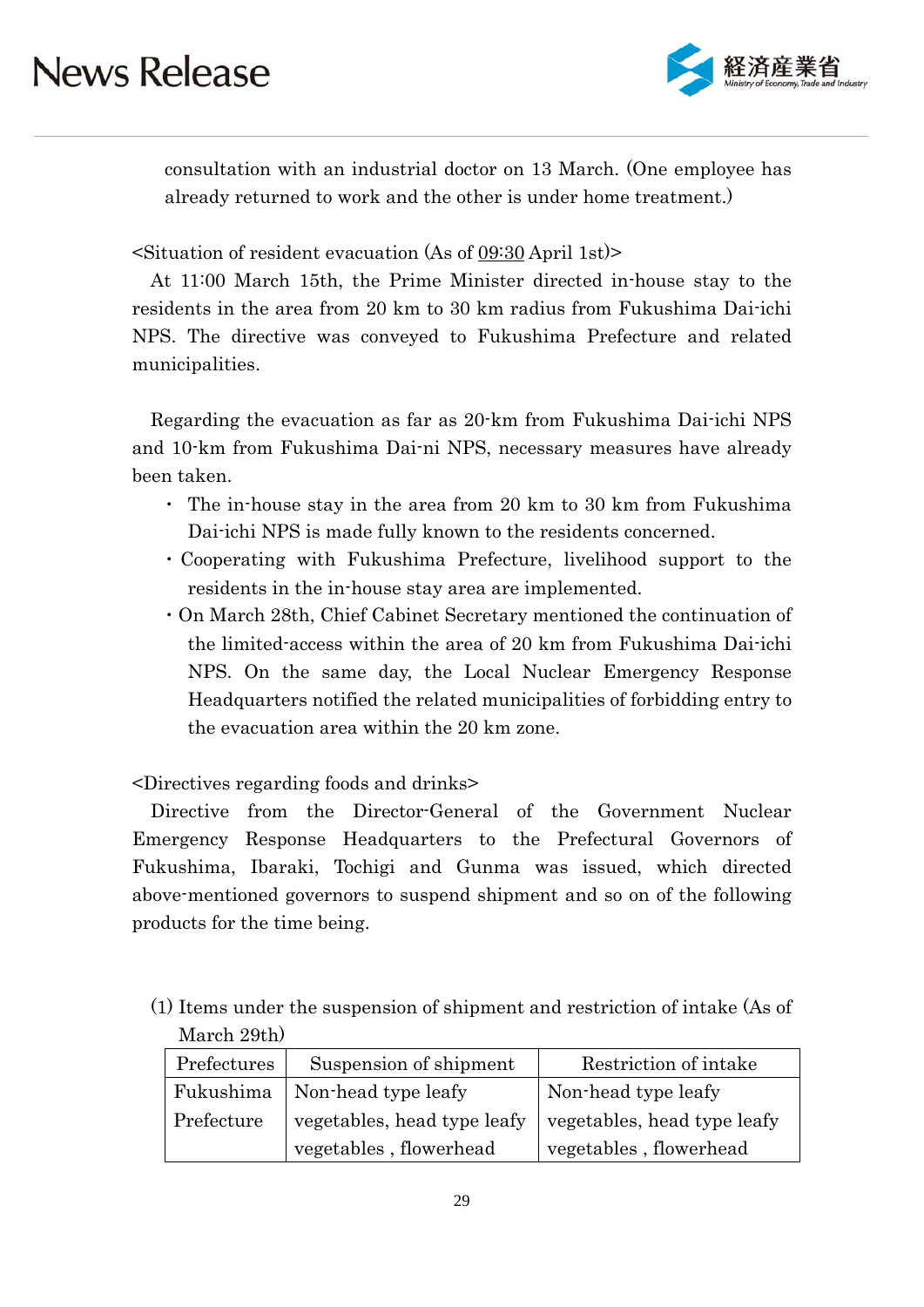

|         | brassicas (Spinach,                | brassicas (Spinach,              |
|---------|------------------------------------|----------------------------------|
|         | Cabbage, Broccoli,                 | Cabbage, Broccoli,               |
|         | Cauliflower, <i>Komatsuna*</i> ,   | Cauliflower, <i>Komatsuna*</i> , |
|         | Kukitachina*,                      | Kukitachina*,                    |
|         | <i>Shinobufuyuna*</i> , Rape,      | <i>Shinobufuyuna</i> , Rape,     |
|         | Chijirena, Santouna*,              | Chijirena, Santouna*,            |
|         | Kousaitai*, Kakina*, etc.),        | Kousaitai*, Kakina*, etc.)       |
|         | Turnip, Raw milk                   |                                  |
| Ibaraki | Spinach, <i>Kakina*</i> , Parsley, |                                  |
| Pref.   | Raw milk                           |                                  |
| Tochigi | Spinach, Kakina*                   |                                  |
| Pref.   |                                    |                                  |
| Gunma   | Spinach, Kakina*                   |                                  |
| Pref.   |                                    |                                  |

\*a green vegetable

(2) Request for restriction of drinking for tap-water (As of 23:00 March 31st)

| ▽ エ ) )           |                                                      |
|-------------------|------------------------------------------------------|
| Scope under       | Water service (Local governments requested for       |
| restriction       | restriction)                                         |
| All residents     | Itate small water service (Itate Village, Fukushima) |
|                   | Prefecture)                                          |
| <b>Babies</b>     | <fukushima prefecture=""></fukushima>                |
| • Water services  | Iwaki City water supply service (Iwaki City)         |
| that continue to  | Date City Tuskidate small water supply service (Date |
| respond to the    | City)                                                |
| directive         |                                                      |
|                   |                                                      |
| $\cdot$ Tap-water | Non                                                  |
| supply service    |                                                      |
| that continues    |                                                      |
| to respond to     |                                                      |
| the directive     |                                                      |

<Directive regarding the ventilation when using heating equipments in the